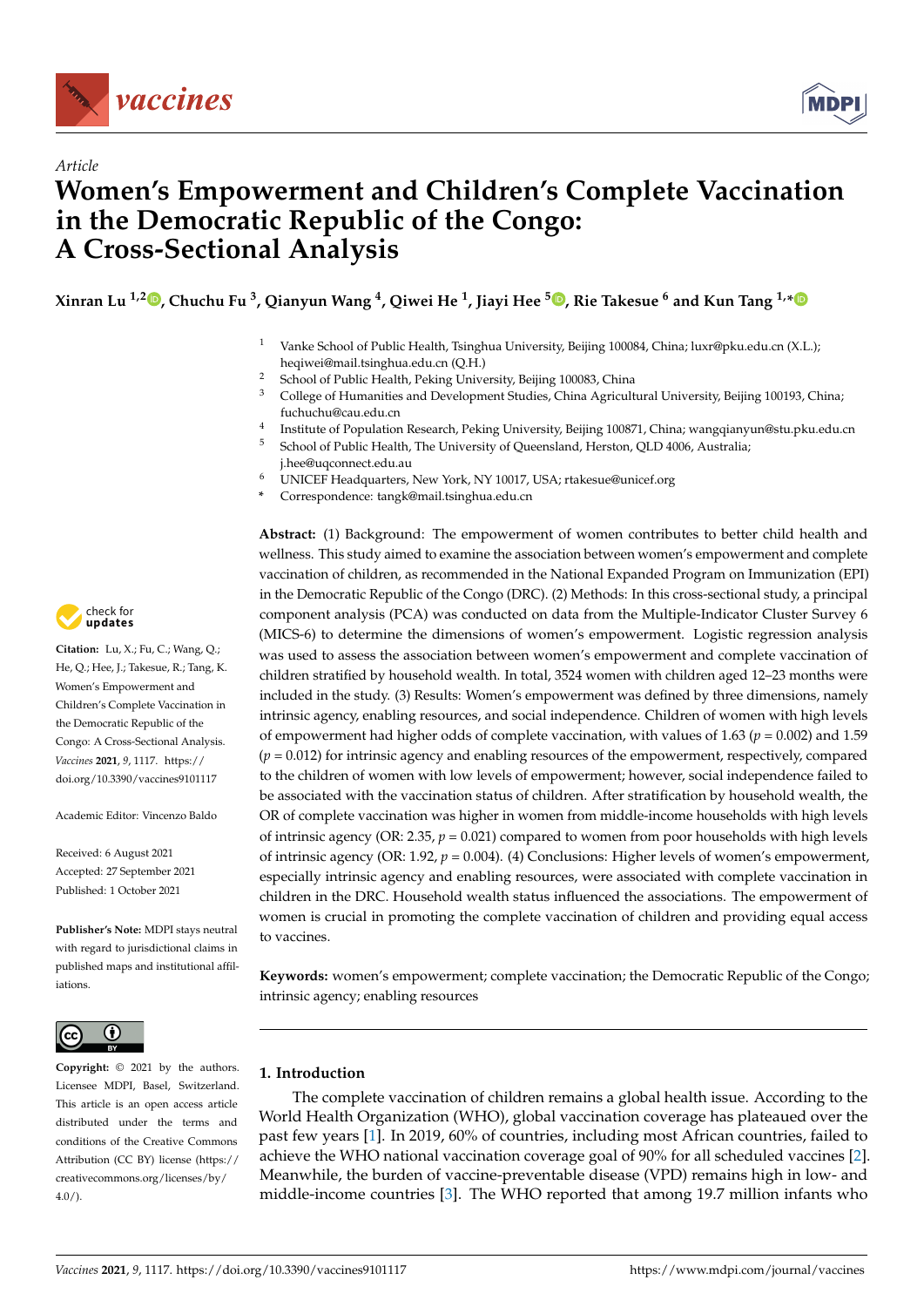did not receive any diphtheria–tetanus–pertussis (DTP) vaccination or who were only partially vaccinated, more than 60% these of children were concentrated in 10 countries. This included the Democratic Republic of the Congo (DRC), with a DTP coverage of 63% in 2010 [\[1](#page-12-0)[,4\]](#page-12-3). The DRC experienced a resurgence of measles in 2010 [\[5](#page-12-4)[,6\]](#page-12-5), an outbreak of yellow fever with vaccine shortage in 2016 [\[7,](#page-12-6)[8\]](#page-12-7), and multiple independent events of the emergence of circulating vaccine-derived poliovirus strains from 2004 to 2018 [\[9](#page-12-8)[–12\]](#page-12-9). Meanwhile, the full vaccination coverage of children aged 12–23 months was about 45.3% in 2013–2014 [\[13\]](#page-12-10) and measles vaccine effectiveness among children aged 12–59 months was 80% in 2010–2012, which was lower than expected [\[14\]](#page-13-0). The evidence underscores the necessity for the enhancement of vaccine uptake and the improvement of vaccine delivery strategies in the DRC.

The empowerment of women contributes to better health in children, as women often take on the role of the primary caregivers in the family and are more willing to spend on their children compared to men [\[15](#page-13-1)[,16\]](#page-13-2). As gender-based approaches are increasingly adopted to scrutinize health inequities, it has been revealed that the empowerment of mothers tends to result in better maternal and child health outcomes, such as higher children immunization coverage, increased maternal health service utilization, and improvement in the nutritional status of children [\[17–](#page-13-3)[20\]](#page-13-4). Researchers have examined the association between the empowerment of mothers and vaccination of children in low- and middle-income countries to explore empowerment pathways of the "maternal resourcechild vaccination" relationship [\[19](#page-13-5)[,21\]](#page-13-6). In some studies, women's agency was found to be positively associated with the complete vaccination of children in African countries [\[22](#page-13-7)[–24\]](#page-13-8).

Although researchers have tried to scientifically describe and measure the empowerment of women, no consensus on the best available tool to measure the empowerment of women has been reached. Empowerment is commonly perceived as enhancing or reacquiring the ability to make choices and take control over their lives, which is the process as well as the outcome from both collective and individual dimensions [\[5\]](#page-12-4). For women, empowerment can be hypothesized as to how to exercise power within the gender system [\[5,](#page-12-4)[20\]](#page-13-4). On the individual level, Kabeer (1999) stressed that women's empowerment incorporated acquiring enabling resources (including material, human, and social resources), exercise agency (including processes of decision making with the capacity of planning, manipulation, negotiation, and mobilizing available resources, etc.), and attainment of life achievements (such as well-being outcomes), which are commonly adopted afterward [\[24](#page-13-8)[–26\]](#page-13-9). Highlighted as the key component of empowerment, self-agency was defined as the ability to define one's goals and act upon them [\[25\]](#page-13-10). Thorpe et al. (2016) focused on decision-making and freedom of movement to measure women's agency [\[24\]](#page-13-8). Miedema et al. (2018) operationalized intrinsic agency as attitudes towards wife-beating and sexual activity [\[26\]](#page-13-9); however, there remain inconsistencies in the definition and operationalization of the concept of women's agency.

Regarding the widely used indicators of gender development in the extant literature, these are mainly operationalized from dimensions of socioeconomic resources, maternal health, self-agency, and familial relationships. Indicators of socioeconomic empowerment include women's literacy and education, income, employment, and personal ownership of property [\[27](#page-13-11)[–31\]](#page-13-12). Maternal-health-related indicators of empowerment include marital status; access to reproductive health services; women's knowledge about diseases; and ability to decide when to get married, when to have children, and how many children to have [\[16](#page-13-2)[,21](#page-13-6)[,32](#page-13-13)[–35\]](#page-13-14). Indicators of women's agency within the gender system include their involvement in household decisions, access to information, ability to exercise mobility choices, and attitudes towards physical and sexual violence [\[36–](#page-13-15)[41\]](#page-14-0). Indicators of relationship consist of differences in age and education between couples and the woman's age at major life events, including first cohabitation, first marriage, first sexual experience, and first birth [\[21,](#page-13-6)[23,](#page-13-16)[27,](#page-13-11)[33\]](#page-13-17). As such, studies concerning the multidimensional measurement of women's empowerment may help to determine specified factors that affect the maternal and child health outcomes under the gender framework.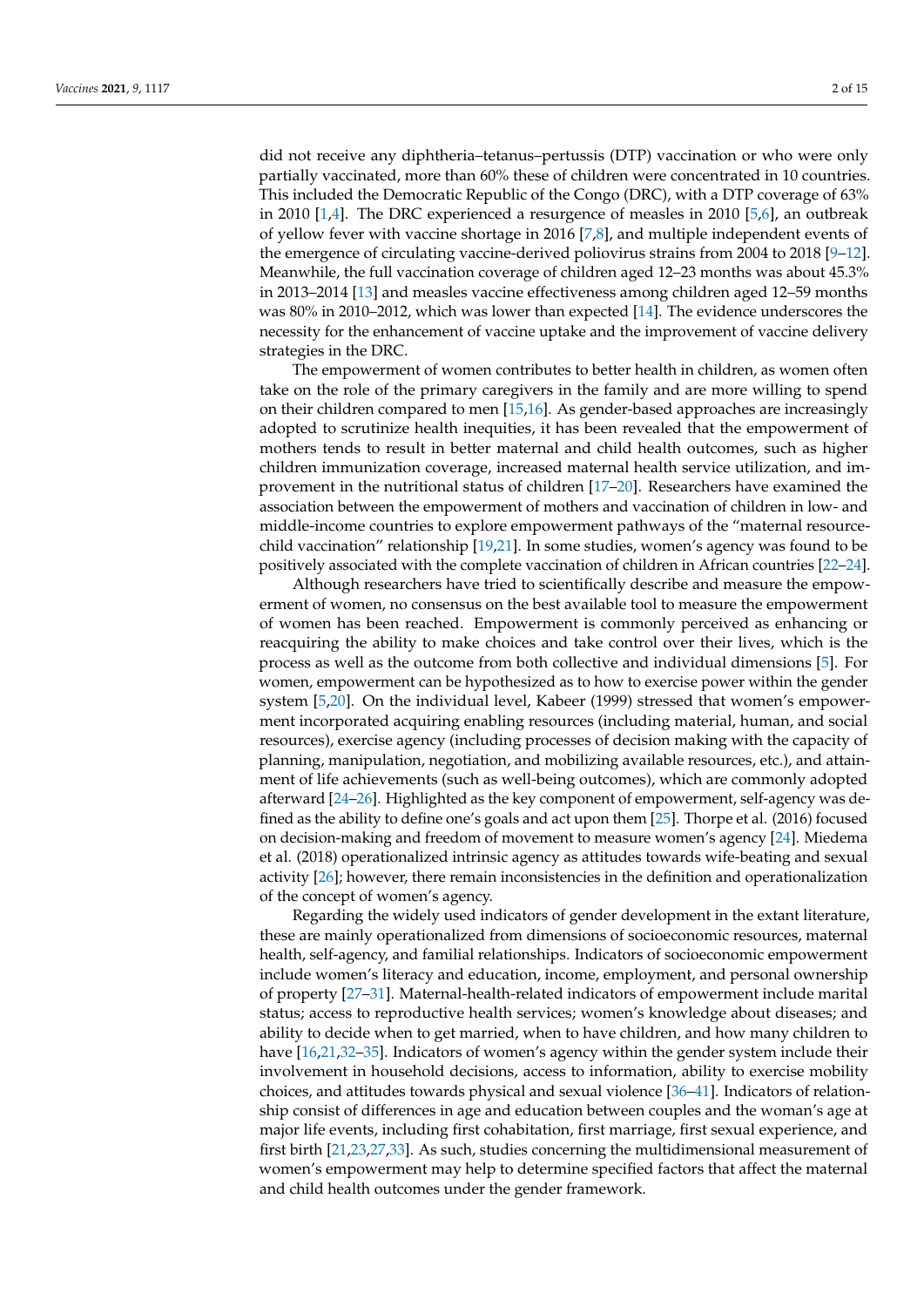Of all the factors associated with satisfactory vaccination uptake, maternal empowerment may be one of the major determinants [\[39\]](#page-13-18). Relevant studies focused on South Asia (such as India, Pakistan, and Nepal) [\[21,](#page-13-6)[39–](#page-13-18)[42\]](#page-14-1), West Africa (such as Nigeria and Ghana) [\[30](#page-13-19)[,43\]](#page-14-2), and East Africa (such as Ethiopia and Kenya) [\[23,](#page-13-16)[29,](#page-13-20)[31,](#page-13-12)[38\]](#page-13-21), but few studies have focused on Central Africa. Considering the prevalence of sexual violence in the DRC [\[44,](#page-14-3)[45\]](#page-14-4), increased awareness of women's empowerment is necessary. Therefore, using the United Nations Children's Fund (UNICEF) Multiple-Indicator Cluster Survey 6 (MICS-6) conducted in the DRC, the present study seeks to contribute to the women empowerment–child vaccination literature by measuring women's empowerment in the DRC using principal component analysis (PCA) to examine the associations among several dimensions of women's empowerment and the complete vaccination of children. As one of the first studies to shed light on the association between maternal empowerment and vaccination of children using the MICS data, and being the first study to investigate this association in the DRC, this study seeks to help promote the implementation of relevant interventions and policies, which are also embodied in the Sustainable Development Goals (SDGs) for world development.

#### **2. Materials and Methods**

# *2.1. Study Participants*

For this cross-sectional study, we extracted data from the MICS-6 in the DRC, conducted in 2017 and 2018 by the National Statistics Institute of the DRC Ministry of Planning, in collaboration with UNICEF, as part of the MICS global survey program. The MICS developed by UNICEF aims to collect internationally comparable data on a wide range of variables related to the status of children and women. In short, the MICS-6 in the DRC used a two-stage stratified cluster sampling design to select 721 clusters and 21,630 house-holds [\[46\]](#page-14-5). Three questionnaires were used for our analysis, one for women between 15 and 49 years of age, one for mothers or primary caretakers of children under the age of five, and the other for households. The selection process is presented in Figure [1.](#page-3-0) The inclusion criteria for PCA were that the women must either be married or currently have a partner and have given birth before, without missing items of empowerment. In total, 12,784 responses with full data were retained for the measurement of women's empowerment in the DRC. A child was matched to a woman if the ID number of the child's caretaker was the same as the woman's ID number. In total, 3524 children aged 12–23 months matched with mothers without missing values were included in the regression analysis of this study. The MICS data are publicly available on the UNICEF website [\[47\]](#page-14-6). This study has been authorized by UNICEF and is exempted from further ethical review.

# *2.2. Framework*

Our analysis was built on Kabeer's framework of empowerment of women [\[25\]](#page-13-10), incorporating resources, agency, and achievement. The resources include financial support, as well as the more indispensable resources, namely social resources, which serve as a prerequisite to exert power. In terms of the second dimension, agency represents a more intangible ability to act in a specific condition, which can be operationalized as an attitude of revolt and resistance, or to be more observable, the act of decision-making. While achievement was the health outcome of childhood vaccination in the present study, the domain was excluded in the context of maternal empowerment. Kabeer concentrated on the process of exercising choice, yet failed to accord with the context of the decision for children's health access. As such, we referred to the survey-based Women's Empowerment (SWPER) index [\[27\]](#page-13-11) and set indicators of social independence in our framework. As family decisions often involve both parents, as well as other family members, the family background of the women should be taken into consideration. In general, our framework consisted of agency, resources, and setting.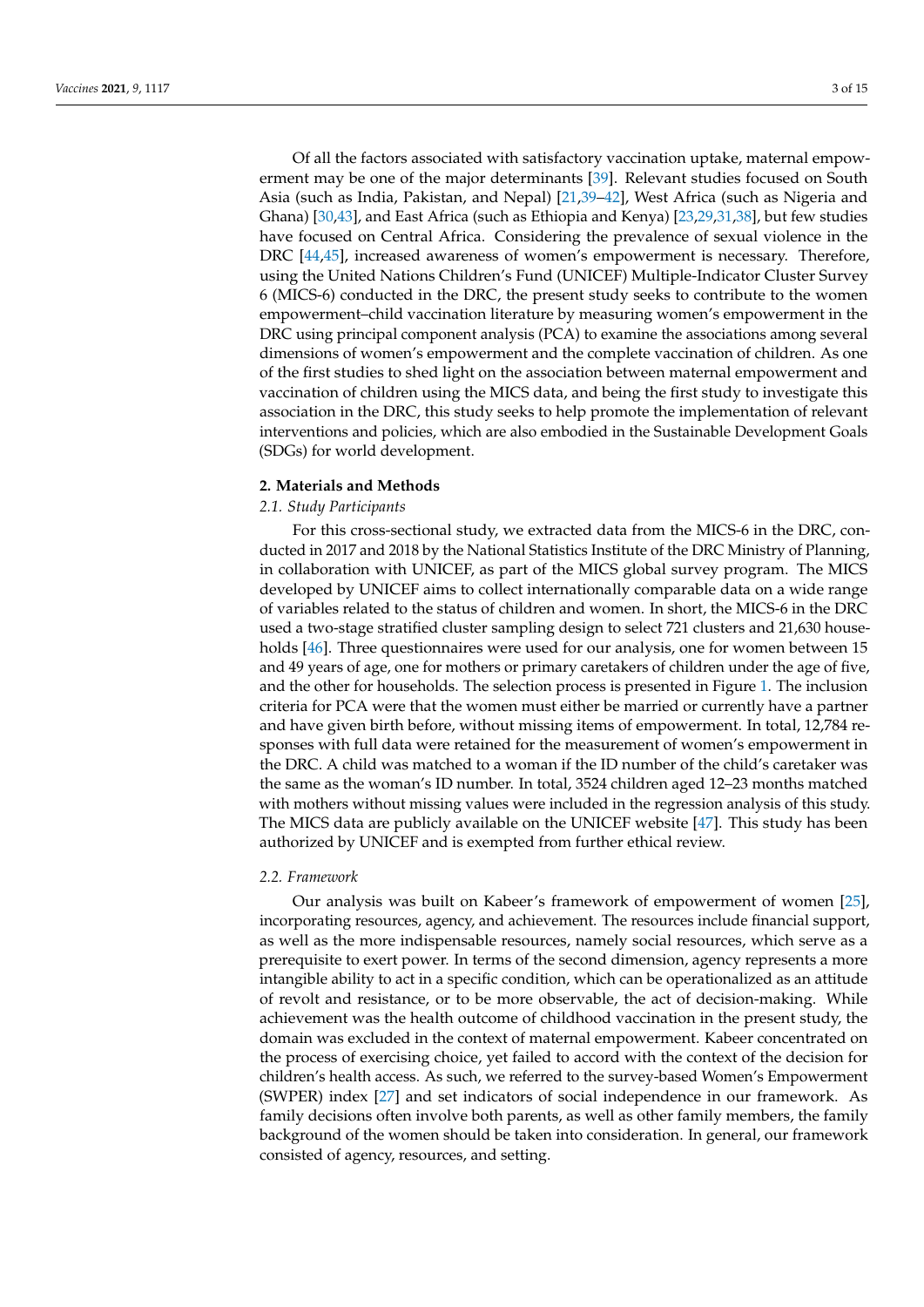<span id="page-3-0"></span>

**Figure 1.** Flowchart of the selection process. **Figure 1.** Flowchart of the selection process.

# *2.2. Framework 2.3. Measures*

Framework of empowerment was incastined using 15 questions extracted from the questionnaires for women between 15 and 49 years of age in MICS-6 from the DRC to embody the three-dimensional framework. These 13 items were identified based on Kabeer's frame-work [\[25\]](#page-13-10), Miedema's model in East Africa [\[26\]](#page-13-9), and the SWPER index [\[27\]](#page-13-11), including women's attitudes toward domestic violence, highest education level, health insurance coverage, use of mass media and information and communications technology, the age difference between women and their partners, and ages at first marriage and first birthing. The details and definitions of each item are shown in Table S1 in the Supplementary Materials. Women's empowerment was measured using 13 questions extracted from the ques-

The National Expanded Program on Immunization (EPI) in the DRC recommends  $\sum_{n=1}^{\infty}$ In the process of polio vaccines (excluding 1 dose of polio vaccine at birth); 3 doses of the pentava-Lent vaccines (exercising 1 access of pone vaccine at enally) existed of the permavalent vaccines containing antigens against diphtheria, tetanus, pertussis, hepatitis B, and Hemophilus influenza type b (Hib); 3 doses of pneumococcal conjugate vaccines (PCV); 1 dose of measles vaccine; and 1 dose yellow fever vaccine before their first birthday [\[46\]](#page-14-5). "Complete vaccination", which is the primary outcome, was defined as children aged 12–23 months who had received all vaccines in the EPI, while "incomplete vaccination" The related questions are provided in the immunization sections from the questionnaires for mothers or primary caretakers of children under the age of five. The vaccination that all children are vaccinated for 1 dose of Bacilli Calmette–Guerin (BCG) vaccine; 3 doses was defined as children who had missed one or more doses of recommended vaccines.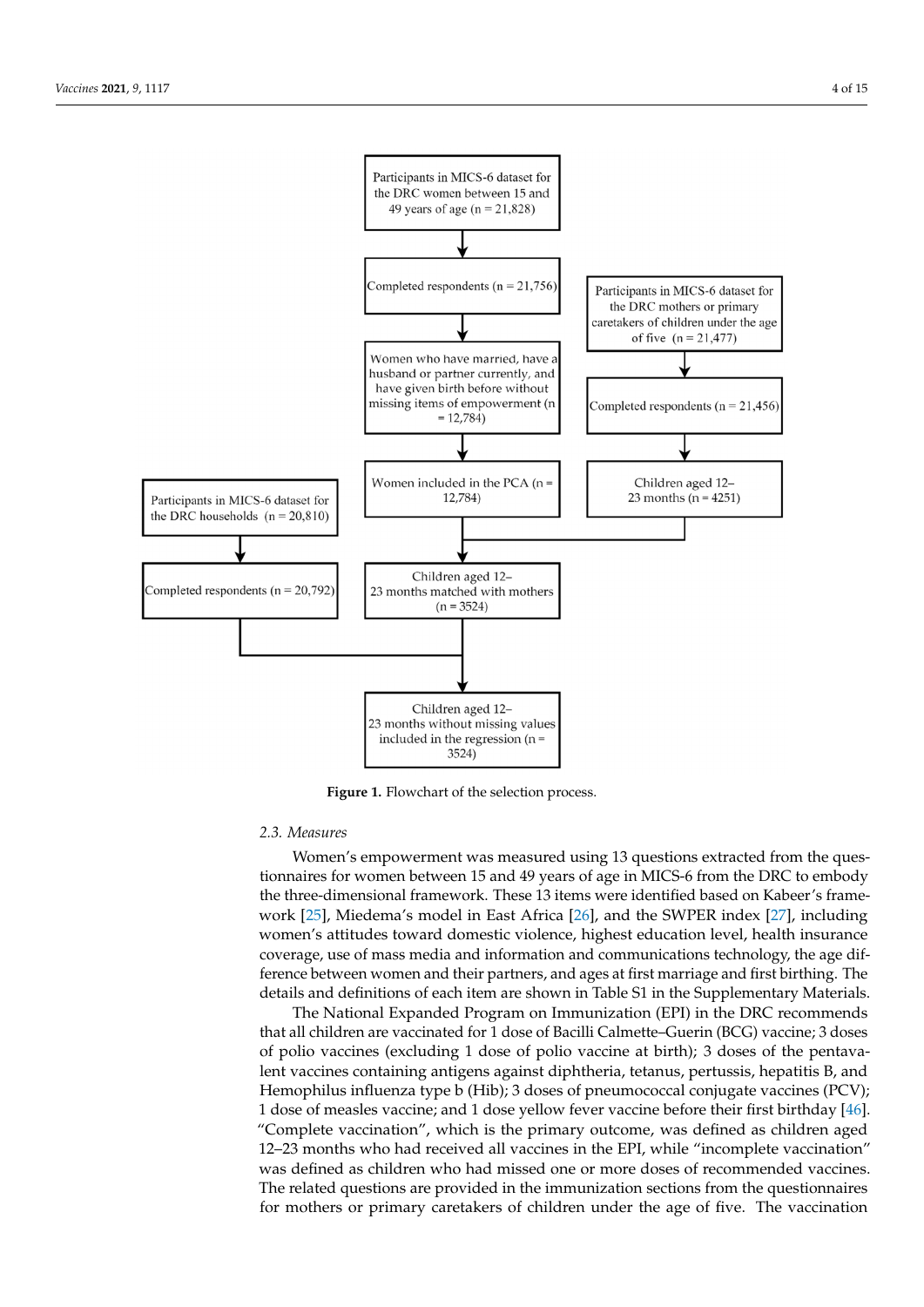record was acquired via the vaccination card; however, if the vaccination card was unavailable when the survey was conducted, details of the vaccination were based on the mother's recollection.

In addition, the age of the women, gender of the children, and household characteristics were included to assess the association with children's vaccination. Household characteristics included urban or rural residence, family wealth index, the number of household members, children under 5 years of age, and province. The family wealth index in MICS was presented as five quintiles and was recoded into poor (the first two quintiles), middle (the third quintile), and rich (the last two quintiles). The number of household members was categorized as  $1-5$ ,  $6-10$ , and  $>10$ . The number of children aged under 5 years old in the household was classified into 1, 2, and  $\geq$ 3.

# *2.4. Statistical Analysis*

The principal component analysis (PCA) was conducted to determine the dimensions of women's empowerment. PCA is a frequently used method to reduce the dimensionality of large datasets, while preserving most of the variability and statistical information for all variables [\[25\]](#page-13-10). The varimax orthogonal rotation was applied to retain the uncorrelated factors [\[27\]](#page-13-11). The factor scores of each domain were calculated and evenly distributed across three levels (low, middle, and high) for further analyses. Descriptive analysis was used to describe the variables of women's empowerment and the characteristics of women, children, and their households for total participants and different vaccination statuses of the children. Continuous variables were described using means and standard deviations and categorical variables were summarized as proportions. To test the statistical differences between different groups, Student's t-tests were used for continuous variables and Wald Chi-square tests were used for categorical variables. To investigate the associations between women's empowerment and children's vaccination, logistic regressions controlled for women's age, children's gender and household factors were conducted. Due to the influence of the wealth level on children's vaccination status [\[21](#page-13-6)[,31](#page-13-12)[,48](#page-14-7)[,49\]](#page-14-8) and women's empowerment [\[50\]](#page-14-9), we assessed the heterogeneity of different family wealth indexes using logistic regressions within each wealth status to investigate the role of wealth between empowerment and vaccination. We reported the odds ratios (ORs), 95% confidence intervals (CIs), and *p*-values of all regressions. The descriptive analysis and regression analyses were weighted according to the sampling weights provided by the MICS. All statistical analyses were performed using Stata version 16.0 (College Station, TX 77845, USA).

# **3. Results**

# *3.1. Dimensions of Women's Empowerment*

Table [1](#page-5-0) shows the factor loadings for the 13 items in MICS after varimax orthogonal rotation. The factor loadings measured the variance of each item, which can be explained by the factors and which indicated the positive or negative relationships between items and factors. Items with factor loadings higher than 0.3 were identified to be attributed to the factor. Considering Kaiser's criterion [\[51\]](#page-14-10), namely that factors with eigenvalues  $\geq 1$ should be kept, as well as the result of the scree plot with the turning point at the fourth dot (Figure S1), four factors should be extracted; however, as the fourth factor was dominated by items similar to the first three factors, the eigenvalue of the fourth factor was very close to 1 (eigenvalue: 1.039). As such, the first three factors were retained for further analysis. The appendix (Table S2) provides the PCA rotated factor loadings for four factors. The first three factors accounted for 23.9%, 15.6%, and 12.7% of the variance, adding up to 52.6% (Table S3).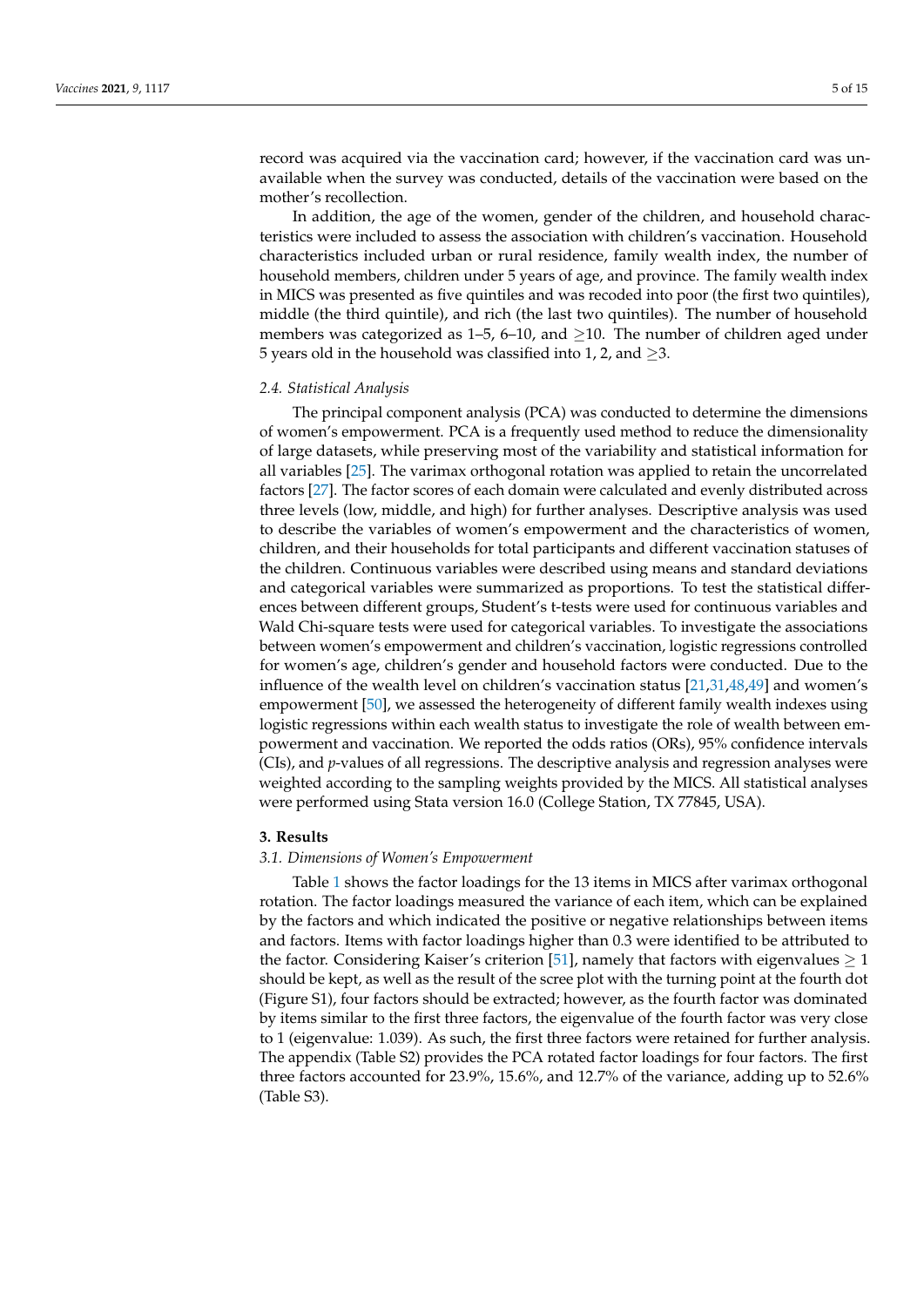<span id="page-5-0"></span>

| Items                                                                         | <b>Intrinsic Agency</b> | <b>Enabling Resources</b> | Social<br>Independence |
|-------------------------------------------------------------------------------|-------------------------|---------------------------|------------------------|
| Considering beating not justified if wife goes out without<br>telling husband | 0.793                   | 0.014                     | 0.014                  |
| Considering beating not justified if wife neglects the<br>children            | 0.806                   | $-0.023$                  | 0.004                  |
| Considering beating not justified if wife argues with<br>husband              | 0.801                   | 0.053                     | 0.029                  |
| Considering beating not justified if wife refuses to have<br>sex with husband | 0.755                   | 0.101                     | 0.026                  |
| Considering beating not justified if wife burns the food                      | 0.696                   | 0.060                     | 0.011                  |
| Women's highest education level                                               | 0.090                   | 0.627                     | 0.017                  |
| Covered by health insurance                                                   | 0.044                   | 0.444                     | 0.066                  |
| Owning a mobile phone                                                         | 0.090                   | 0.653                     | 0.024                  |
| Had used the internet                                                         | 0.020                   | 0.729                     | 0.093                  |
| Had used a computer                                                           | 0.014                   | 0.684                     | 0.084                  |
| Age difference: women's age minus husband's age                               | 0.005                   | $-0.166$                  | 0.301                  |
| Women's age at first marriage                                                 | 0.035                   | 0.085                     | 0.907                  |
| Women's age at first birthing                                                 | 0.003                   | 0.018                     | 0.917                  |

Table 1. Principal component analysis rotated factor loadings (N = 12,784).

We defined the first three factors in order of eigenvalue magnitude as the intrinsic agency, enabling resources, and social independence, corresponding to the framework of agency, resources, and setting and specifically presenting the content of every dimension. Intrinsic agency was defined according to 5 questions regarding the attitudes of women towards their husband's violence, whereby "beating not justified if": (1) "wife goes out without telling husband"; (2) "wife neglects the children"; (3) "wife argues with husband"; (4) "wife refuses to have sex with husband"; (5) "wife burns the food". Enabling resources was defined according to women's highest education level, health insurance coverage, possession of a mobile phone, having used the internet, and having used a computer. Social independence was defined according to "the age difference between women and their husband", "women's age at first marriage", and "women's age at first birthing".

A series of tests were performed to assess the fit of the PCA. The Kaiser–Meyer–Olkin (KMO) measure indicated an overall KMO testing score of 0.74, while Bartlett's test of sphericity was significant for  $\chi^2$  = 41991.40,  $p < 0.001$ , indicating a sufficiently strong correlation among the items, which proved the suitability of PCA for our study [\[52\]](#page-14-11).

# *3.2. Characteristics of Study Participants*

The characteristics of the women, children, and households according to the vaccination status of the children are presented in Table S4. The mean age of women was 29.6 years, ranging 15–49 years. Half of the children were male (50.1%), 60.6% of women reported living in a rural area, 45.3% of the participants were from households with low household wealth, and 35.1% of the participants were from households with high household wealth.

The characteristics of women's empowerment according to the vaccination status of their children are presented in Table [2.](#page-6-0) According to the EPI in the DRC, 36.6% of children in this sample had been completely vaccinated. The coverage level for each vaccine in the EPI is presented in the appendix (Table S5), ranging from 45.8% (PCV) to 73.2% (BCG). Among the different situations of violence from women's husbands, more than half of the women believed that domestic violence towards them was not justified. This ranged from 53.8% when she argued with her husband to 75.4% when she burned the food. About half of the women (48.2%) had educational levels above primary school. On average, the women were 6.7 years younger than their husbands, were married at 19.0 years of age, and delivered their first child at 20.7 years of age. Only a small percentage of women reported that they were covered by health insurance (3.8%), had used the Internet (4.4%), or had used a computer (5.2%). All variables regarding empowerment significantly correlated to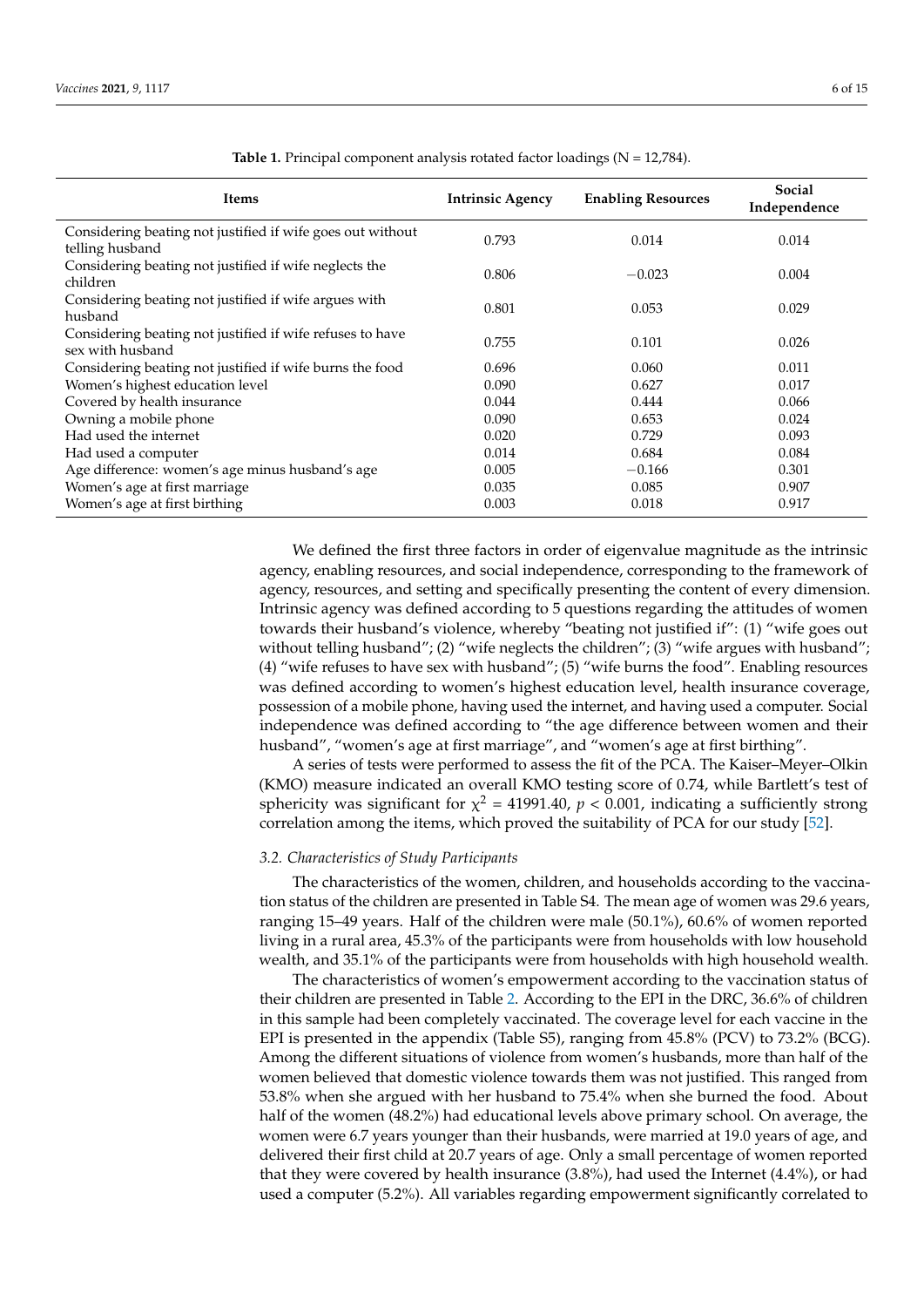vaccination status, except for the age difference between a woman and her husband, which was attributed to social independence.

<span id="page-6-0"></span>**Table 2.** Women's empowerment-related variables in the DRC according to vaccination status of their children aged 12–23 months ( $N = 3524$ )<sup>1</sup>.

| Variables                                      | Total<br><b>Complete Vaccination</b> |             | <b>Incomplete Vaccination</b> | $p$ -Value $^{2,3}$ |  |
|------------------------------------------------|--------------------------------------|-------------|-------------------------------|---------------------|--|
|                                                | 100.0                                | 36.6        | 63.4                          |                     |  |
| Intrinsic agency, %                            |                                      |             |                               | < 0.001             |  |
| Low                                            | 26.3                                 | 27.7        | 72.3                          |                     |  |
| Middle                                         | 33.6                                 | 35.3        | 64.7                          |                     |  |
| High                                           | 40.1                                 | 43.5        | 56.5                          |                     |  |
| Enabling resources, %                          |                                      |             |                               | < 0.001             |  |
| Low                                            | 27.1                                 | 31.1        | 68.9                          |                     |  |
| Middle                                         | 28.1                                 | 27.6        | 72.4                          |                     |  |
| High                                           | 44.8                                 | 45.5        | 54.5                          |                     |  |
| Social independence, %                         |                                      |             |                               | 0.047               |  |
| Low                                            | 33.9                                 | 36.4        | 63.6                          |                     |  |
| Middle                                         | 32.2                                 | 33.0        | 67.0                          |                     |  |
| High                                           | 34.0                                 | 40.1        | 59.9                          |                     |  |
| Considering beating not justified if wife goes |                                      |             |                               |                     |  |
| out without telling husband, %                 |                                      |             |                               | < 0.001             |  |
| No                                             | 40.7                                 | 30.9        | 69.1                          |                     |  |
| Yes                                            | 59.3                                 | 40.5        | 59.5                          |                     |  |
| Considering beating not justified if wife      |                                      |             |                               |                     |  |
| neglects the children, %                       |                                      |             |                               | < 0.001             |  |
| No                                             | 44.1                                 | 30.4        | 69.6                          |                     |  |
| Yes                                            | 55.9                                 | 41.5        | 58.5                          |                     |  |
| Considering beating not justified if wife      |                                      |             |                               |                     |  |
| argues with husband, %                         |                                      |             |                               | < 0.001             |  |
| No                                             | 46.2                                 | 31.8        | 68.2                          |                     |  |
| Yes                                            | 53.8                                 | 40.7        | 59.3                          |                     |  |
| Considering beating not justified if wife      |                                      |             |                               |                     |  |
| refuses to have sex with husband, %            |                                      |             |                               | < 0.001             |  |
| <b>No</b>                                      | 44.0                                 | 31.4        | 68.6                          |                     |  |
| Yes                                            | 56.0                                 | 40.6        | 59.4                          |                     |  |
| Considering beating not justified if wife      |                                      |             |                               |                     |  |
| burns the food, %                              |                                      |             |                               | < 0.001             |  |
| No                                             | 24.6                                 | 25.5        | 74.5                          |                     |  |
| Yes                                            | 75.4                                 | 40.2        | 59.8                          |                     |  |
| Woman's highest education level, %             |                                      |             |                               | < 0.001             |  |
| Pre-primary or none                            | 17.5                                 | 32.2        | 67.8                          |                     |  |
| Primary                                        | 34.3                                 | 31.8        | 68.2                          |                     |  |
| Secondary 1                                    | 14.0                                 | 30.3        | 69.7                          |                     |  |
| Secondary 2                                    | 30.1                                 | 44.1        | 55.9                          |                     |  |
| Higher                                         | 4.1                                  | 61.4        | 38.6                          |                     |  |
| Covered by health insurance, %                 |                                      |             |                               | < 0.001             |  |
| No                                             | 96.2                                 | 35.4        | 64.6                          |                     |  |
| Yes                                            | 3.8                                  | 65.8        | 34.2                          |                     |  |
| Owning a mobile phone, %                       |                                      |             |                               | < 0.001             |  |
| No                                             | 71.2                                 | 29.6        | 70.4                          |                     |  |
| Yes                                            | 28.8                                 | 53.8        | 46.2                          |                     |  |
| Had used the internet, %                       |                                      |             |                               | < 0.001             |  |
| No                                             | 95.6                                 | 35.4        | 64.6                          |                     |  |
| Yes                                            | 4.4                                  | 62.3        | 37.7                          |                     |  |
| Had used a computer, %                         |                                      |             |                               | < 0.001             |  |
| No                                             | 94.8                                 | 35.1        | 64.9                          |                     |  |
| Yes                                            | 5.2                                  | 63.2        | 36.8                          |                     |  |
| Age difference: woman's age minus              | $-6.7(5.4)$                          | $-7.1(5.1)$ |                               | 0.15                |  |
| husband's age, mean (SD)                       |                                      |             | $-6.5(5.5)$                   |                     |  |
| Woman's age at first marriage, mean (SD)       | 19.0(4.6)                            | 19.3(4.8)   | 18.8(4.5)                     | 0.002               |  |
| Woman's age at first birthing, mean (SD)       | 20.7(4.3)                            | 21.1(4.5)   | 20.5(4.2)                     | 0.006               |  |

<sup>1</sup> Weighted using MICS sampling weight. <sup>2</sup> Wald Chi-square tests for categorical variables and Student's *t*-tests for continuous variables.

<sup>3</sup> Here, *p*-values less than 0.05 considered statistically significant.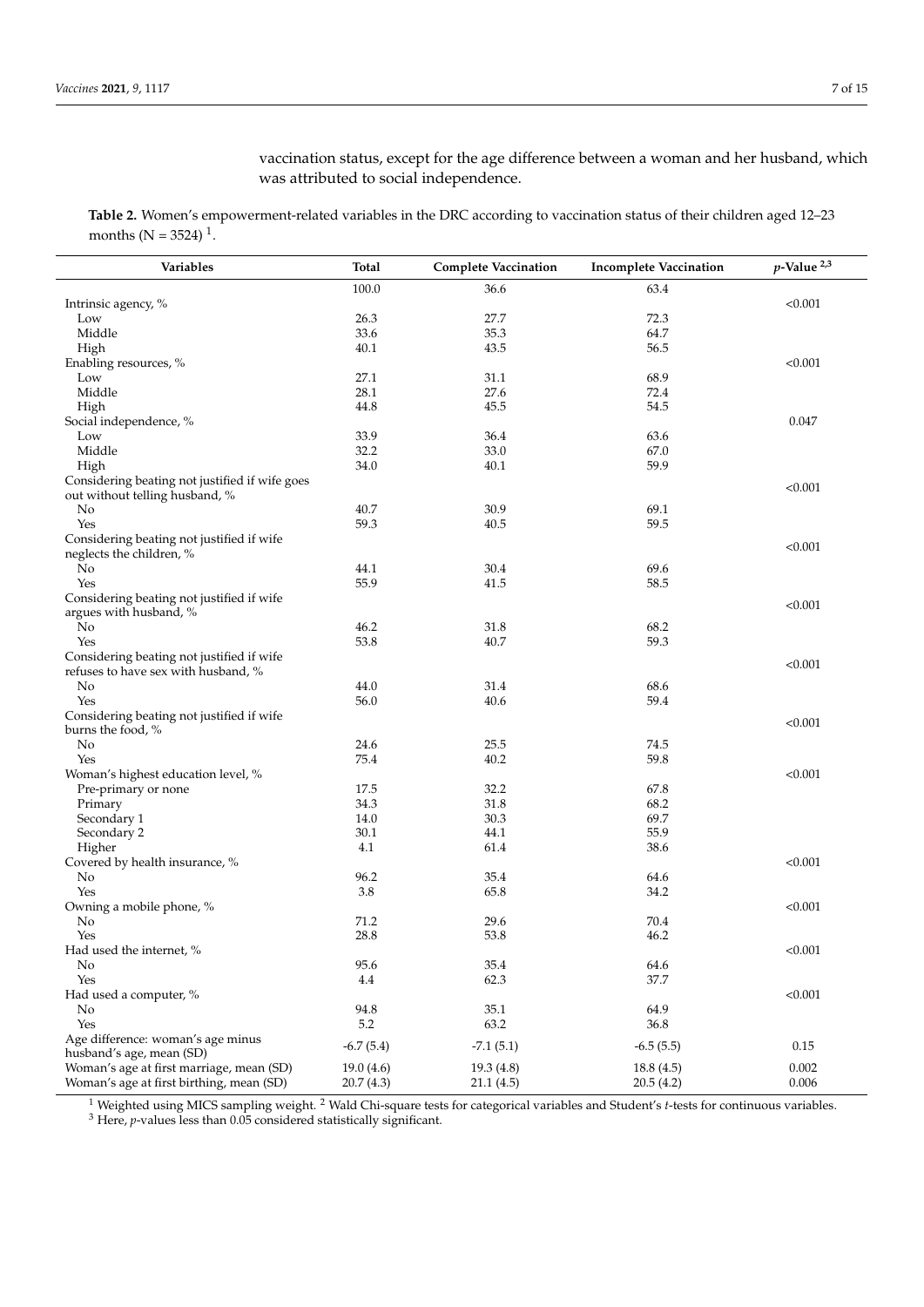# *3.3. Association between Women's Empowerment and Children's Vaccination Status*

Table [3](#page-8-0) shows the association between women's empowerment and children's complete vaccination. After adjusting for all possible variables, intrinsic agency and enabling resources of the women were observed to be significantly associated with complete vaccination; however, social independence failed to be significantly associated with the outcome variable. The odds of complete vaccination in children from women with high levels of intrinsic agency or enabling resources were 1.63 (95%CI: 1.19–2.24, *p* = 0.002) or 1.59 (95%CI: 1.11–2.28,  $p = 0.012$ ), respectively, compared to children from women with low levels of empowerment. The odds of complete vaccination were lower in urban residences (OR: 0.66,  $95\%$ CI: 0.46–0.95,  $p = 0.027$ ) compared with rural residences. In children of women from middle or rich households, the odds of complete vaccination of children were 1.50 (95%CI: 1.07–2.09, *p* = 0.018) and 3.06 (95%CI: 1.96–4.78, *p* < 0.001), respectively, compared to children of women from poor households. It was also observed that the odds of complete vaccination were lower in households with two or three and more children under the age of 5 (OR: 0.71, 95%CI: 0.53–0.94, *p* = 0.015; OR: 0.66, 95%CI: 0.45–0.98, *p* = 0.039) respectively, compared with households with one child under the age of 5. Women from provinces except for Kwilu, Mongala, Maniema, and Lualaba were more likely to have their children be completely vaccinated as compared to Sankuru, the province with the lowest complete vaccination coverage in the DRC. The odds of complete vaccination of children ranged from 4.53 in Maindombe (CI: 1.08–19.01, *p* = 0.039) to 74.83 in Nord Kivu (CI: 18.43–303.75, *p* < 0.001) compared to those in Sankuru.

**Table 3.** Association between women's empowerment and children's complete vaccination in the DRC ( $N = 3524$ )<sup>1</sup>.

| <b>Variables</b>            | Odds<br>Ratio | 95% CI       | $p$ -Value <sup>2</sup> |  |
|-----------------------------|---------------|--------------|-------------------------|--|
| Intrinsic agency            |               |              |                         |  |
| Low                         | Ref           |              |                         |  |
| Middle                      | 1.19          | (0.86, 1.62) | 0.29                    |  |
| High                        | 1.63          | (1.19, 2.24) | 0.002                   |  |
| Enabling resources          |               |              |                         |  |
| Low                         | Ref           |              |                         |  |
| Middle                      | 1.24          | (0.88, 1.77) | 0.22                    |  |
| High                        | 1.59          | (1.11, 2.28) | 0.012                   |  |
| Social independence         |               |              |                         |  |
| Low                         | Ref           |              |                         |  |
| Middle                      | 0.75          | (0.56, 1.02) | 0.07                    |  |
| High                        | 1.01          | (0.72, 1.40) | 0.97                    |  |
| Women's age                 | 1.01          | (0.99, 1.03) | 0.36                    |  |
| Children's sex              |               |              |                         |  |
| Female                      | Ref           |              |                         |  |
| Male                        | 0.92          | (0.72, 1.18) | 0.53                    |  |
| Residence                   |               |              |                         |  |
| Rural                       | Ref           |              |                         |  |
| Urban                       | 0.66          | (0.46, 0.95) | 0.027                   |  |
| Family wealth index         |               |              |                         |  |
| Poor                        | Ref           |              |                         |  |
| Middle                      | 1.50          | (1.07, 2.09) | 0.018                   |  |
| Rich                        | 3.06          | (1.96, 4.78) | < 0.001                 |  |
| Number of household members |               |              |                         |  |
| $1 - 5$                     | Ref           |              |                         |  |
| $6 - 10$                    | 0.88          | (0.68, 1.15) | 0.36                    |  |
| >10                         | 0.67          | (0.36, 1.25) | 0.20                    |  |
| Number of children aged < 5 |               |              |                         |  |
| $\mathbf{1}$                | Ref           |              |                         |  |
| $\,2$                       | 0.71          | (0.53, 0.94) | 0.015                   |  |
| $\geq$ 3                    | 0.66          | (0.45, 0.98) | 0.039                   |  |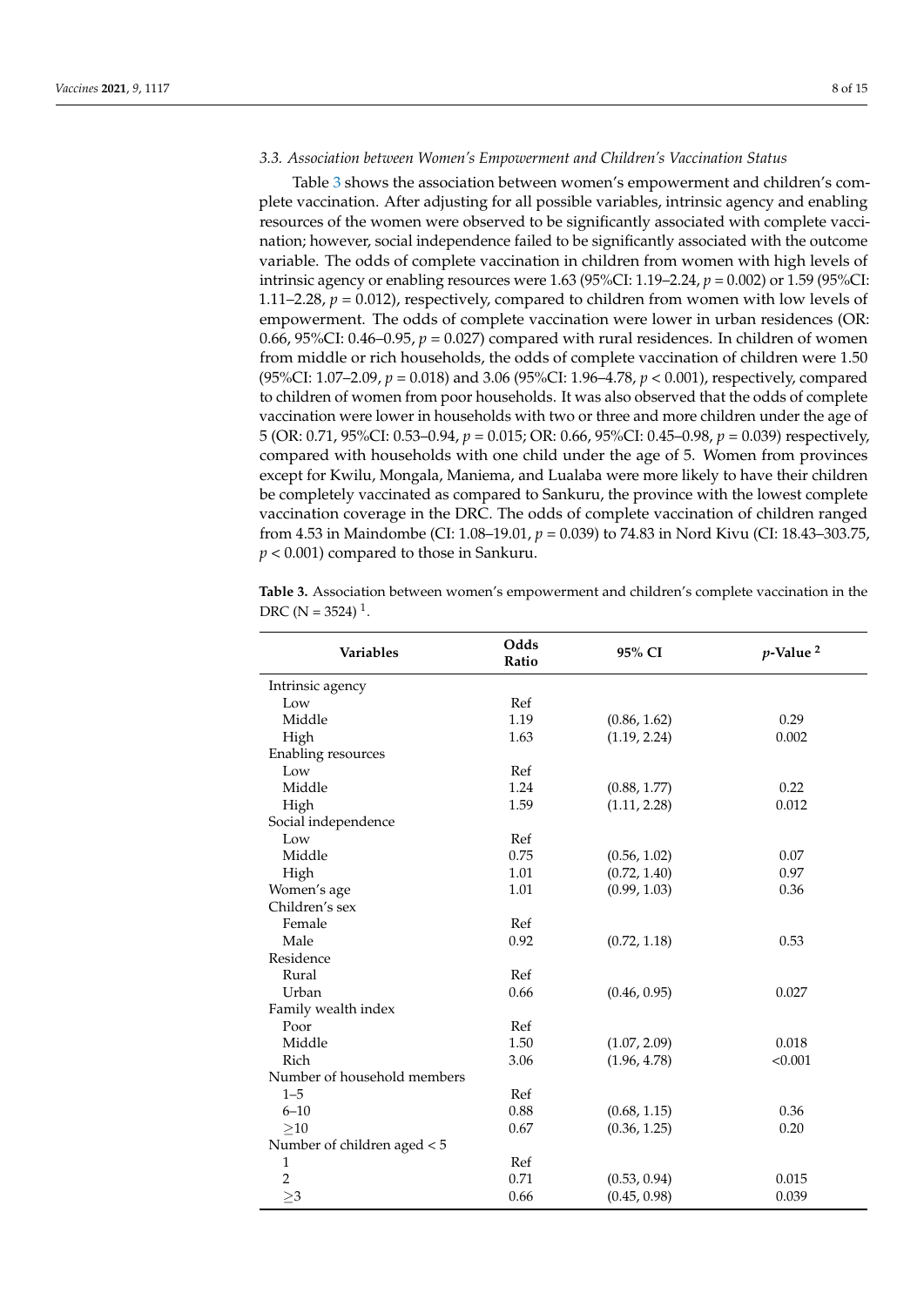<span id="page-8-0"></span>**Table 3.** *Cont.*

| <b>Variables</b> | Odds<br>Ratio | 95% CI          | $p$ -Value <sup>2</sup> |
|------------------|---------------|-----------------|-------------------------|
| Province         |               |                 |                         |
| Sankuru          | Ref           |                 |                         |
| Kinshasa         | 9.44          | (2.42, 36.76)   | 0.001                   |
| Kongo Central    | 21.84         | (5.52, 86.40)   | < 0.001                 |
| Kwango           | 8.51          | (2.19, 33.07)   | 0.002                   |
| Kwilu            | 3.57          | (0.85, 14.97)   | 0.08                    |
| Maindombe        | 4.53          | (1.08, 19.01)   | 0.039                   |
| Équateur         | 10.99         | (2.88, 41.97)   | < 0.001                 |
| Sud Ubangi       | 13.34         | (3.61, 49.27)   | < 0.001                 |
| Nord Ubangi      | 7.51          | (1.86, 30.36)   | 0.005                   |
| Mongala          | 2.71          | (0.52, 14.11)   | 0.24                    |
| Tshuapa          | 6.72          | (1.74, 25.98)   | 0.006                   |
| Tshopo           | 6.73          | (1.74, 25.97)   | 0.006                   |
| Bas Uele         | 10.60         | (2.60, 43.31)   | 0.001                   |
| Haut Uele        | 7.14          | (1.60, 31.96)   | 0.01                    |
| Ituri            | 21.56         | (5.55, 83.75)   | < 0.001                 |
| Nord Kivu        | 74.83         | (18.43, 303.75) | < 0.001                 |
| Sud Kivu         | 21.91         | (5.91, 81.32)   | < 0.001                 |
| Maniema          | 2.39          | (0.59, 9.72)    | 0.22                    |
| Haut Katanga     | 16.62         | (4.44, 62.18)   | < 0.001                 |
| Lualaba          | 2.62          | (0.64, 10.68)   | 0.18                    |
| Haut Lomami      | 15.76         | (4.27, 58.19)   | < 0.001                 |
| Tanganyika       | 6.31          | (1.56, 25.47)   | 0.01                    |
| Lomami           | 15.18         | (4.05, 56.90)   | < 0.001                 |
| Kasaï Oriental   | 12.14         | (3.20, 46.12)   | < 0.001                 |
| Kasaï Central    | 22.07         | (5.90, 82.53)   | < 0.001                 |
| Kasaï            | 4.80          | (1.27, 18.15)   | 0.021                   |

<sup>1</sup> Weighted using MICS sampling weight. <sup>2</sup> Here, *p*-values less than 0.05 considered statistically significant.

Findings from the stratified analysis by household wealth status revealed that children's vaccination had a significant association with women's intrinsic agency in the poor and middle wealth categories, women's enabling resources in the middle wealth and rich categories, and women's social independence in the rich category (Table [4\)](#page-9-0). For children of women with low household wealth and middle or high levels of intrinsic agency, the odds of complete vaccination were 1.72 (95%CI: 1.09–2.70, *p* = 0.019) and 1.92 (95%CI: 1.23–2.98,  $p = 0.004$ ), respectively, compared to children of women with low household wealth and low levels of intrinsic agency. Similarly, among children of women with middle household wealth and high levels of intrinsic agency, the odds of complete vaccination were 2.35 (CI:  $1.14-4.85$ ,  $p = 0.021$ ) compared to children of women with middle household wealth and low levels of intrinsic agency. The odds of complete vaccination were higher in women from the middle-income households with high levels of intrinsic agency compared to women from poor households with high levels of intrinsic agency. Among children of women with middle household wealth and middle levels of enabling resources, the odds of complete vaccination were 2.19 (95%CI: 1.10–4.36,  $p = 0.026$ ) compared to children of women with middle household wealth and low levels of enabling resources. In children of women from a rich household with a high level of enabling resources, the odds of complete vaccination were 2.62 (95%CI: 1.01–6.78,  $p = 0.047$ ) compared to children of women from a rich household with a low level of enabling resources. Furthermore, among children of women with high household wealth and middle levels of social independence, the odds of complete vaccination were 0.47 (95%CI: 0.26–0.83,  $p = 0.010$ ) compared to children of women with high household wealth and low levels of social independence.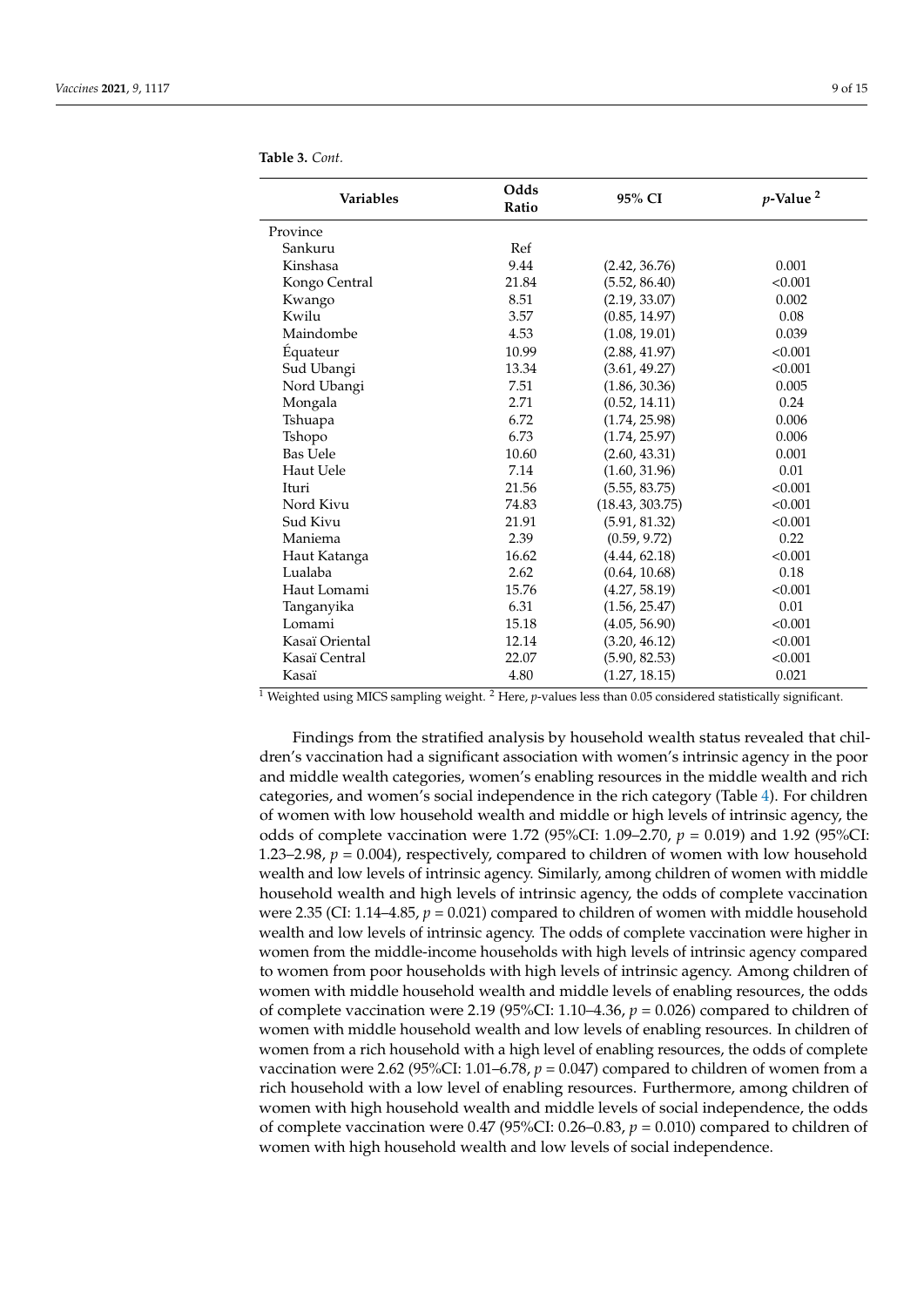| <b>Variables</b>    | Poor $(N = 2082)$ |              | Middle $(N = 684)$ |                   |              | $Rich (N = 724)$ |                   |              |                         |
|---------------------|-------------------|--------------|--------------------|-------------------|--------------|------------------|-------------------|--------------|-------------------------|
|                     | <b>Odds Ratio</b> | 95% CI       | $p$ -Value $3$     | <b>Odds Ratio</b> | 95% CI       | $v$ -Value $3$   | <b>Odds Ratio</b> | 95% CI       | $p$ -Value <sup>3</sup> |
| Intrinsic agency    |                   |              |                    |                   |              |                  |                   |              |                         |
| Low                 | Ref               |              |                    | Ref               |              |                  | Ref               |              |                         |
| Middle              | 1.72              | (1.09, 2.70) | 0.019              | 1.73              | (0.92, 3.25) | 0.09             | 0.93              | (0.50, 1.71) | 0.81                    |
| High                | 1.92              | (1.23, 2.98) | 0.004              | 2.35              | (1.14, 4.85) | 0.021            | 1.65              | (0.86, 3.14) | 0.13                    |
| Enabling resources  |                   |              |                    |                   |              |                  |                   |              |                         |
| Low                 | Ref               |              |                    | Ref               |              |                  | Ref               |              |                         |
| Middle              | 1.23              | (0.81, 1.88) | 0.33               | 2.19              | (1.10, 4.36) | 0.026            | 0.95              | (0.30, 3.00) | 0.93                    |
| High                | 1.39              | (0.83, 2.31) | 0.21               | 1.21              | (0.58, 2.50) | 0.61             | 2.62              | (1.01, 6.78) | 0.047                   |
| Social independence |                   |              |                    |                   |              |                  |                   |              |                         |
| Low                 | Ref               |              |                    | Ref               |              |                  | Ref               |              |                         |
| Middle              | 1.19              | (0.78, 1.81) | 0.42               | 0.82              | (0.42, 1.60) | 0.57             | 0.47              | (0.26, 0.83) | 0.010                   |
| High                | 1.15              | (0.71, 1.87) | 0.57               | 0.90              | (0.47, 1.73) | 0.75             | 1.03              | (0.55, 1.91) | 0.93                    |

<span id="page-9-0"></span>**Table 4.** Association between women's empowerment and children's complete vaccination stratified by wealth status in the DRC  $^{1,2}$ .

 $1$  Adjusted for women's age, children's sex, residence, number of household members, number of children aged under 5, and province. <sup>2</sup> Weighted using MICS sampling weight. <sup>3</sup> Here, *p*-values less than 0.05 considered statistically significant.

#### **4. Discussion**

This study measured the empowerment of women as their intrinsic agency, enabling resources, and social independence using PCA. It also investigated the associations among different dimensions of women's empowerment and children's vaccination in the DRC. The intrinsic agency and enabling resources of women showed a strong positive effect on children's vaccination status, while the social independence failed to influence children's vaccination status. Children of women who strongly opposed domestic violence or possessed more social resources were more likely to be completely vaccinated. Apart from this, the results showed that complete vaccination of children was associated with higher household income, rural residency, and fewer children aged under 5 in the family. After stratification of household wealth, the effect of women's empowerment on their children's vaccination status was greatly associated with familial economic status. A high level of intrinsic agency was found to be associated with complete vaccination in the women from a poor household, whereas enabling resources showed a similar effect in the women from a rich household.

There is no consensus on the measurement of the term women's empowerment. The goal of the present study was to measure this notion using existing databases to explain the maternal influence on their children's vaccination. We interpreted the notion as the intrinsic agency, enabling resources, and social independence. Agency contributed the highest proportion among the three factors to women's empowerment, indicating its salient role of linkage between resources and outcome. Disapproval of domestic violence represented the intrinsic agency, while the enabling resources included education level and other power to handle resources. Social independence represented the relationship between the women and their husbands using age-related items, as well as ages at pivotal life events. Women's acquiescence to marital violence undermines their power towards husbands and suggests a subordinate status in their families, meaning this is an appropriate indicator to represent intrinsic agency. Furthermore, participation in reproductive health care, household decisions, and public affairs are regarded as the other measures in terms of intrinsic agency, while the domain of enabling resources also includes women's income and employment [\[15,](#page-13-1)[16,](#page-13-2)[26,](#page-13-9)[32,](#page-13-13)[53\]](#page-14-12); however, as these items were beyond the scope of our study and unavailable in the database, further studies utilizing more appropriate survey designs to measure women's empowerment are imperative.

The pattern of the association between women's empowerment and children's complete vaccination was similar to previous studies [\[13,](#page-12-10)[21,](#page-13-6)[24,](#page-13-8)[32](#page-13-13)[,35](#page-13-14)[,39](#page-13-18)[,54–](#page-14-13)[60\]](#page-14-14). Women's disapproval attitude towards violence increased access to health services, which resulted in better health statuses in children. This included the reduction of child stunting and malnutrition [\[55](#page-14-15)[,59,](#page-14-16)[60\]](#page-14-14). It could be argued that the acceptance of violence portrays submissiveness of the wife and the dominion of the husband, including in allocating income, deciding expenditures, and determining access to health services for their children. This confirmed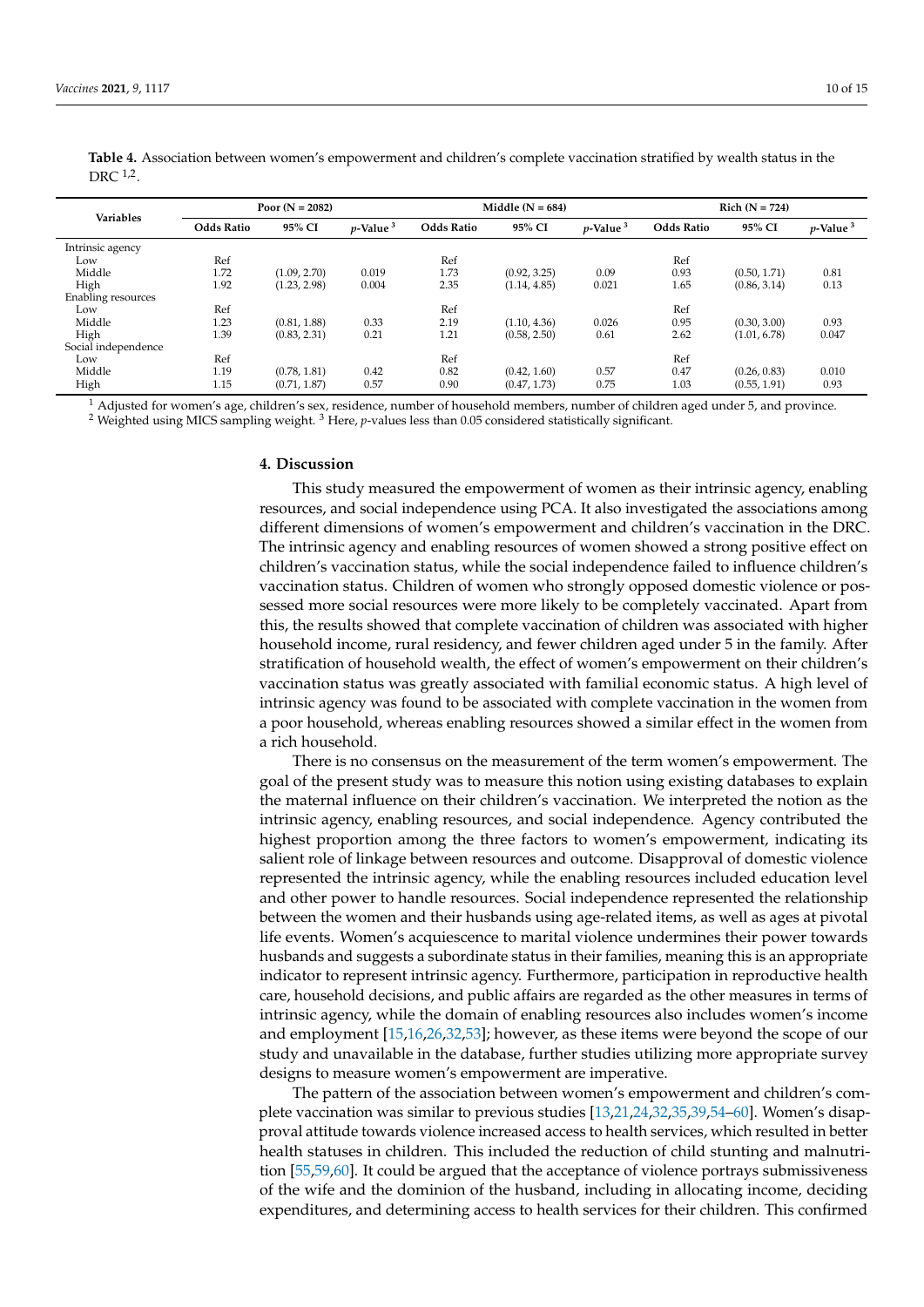that women who possess more autonomous decision-making power were more likely to vaccinate their children [\[24](#page-13-8)[,54\]](#page-14-13). Our study also demonstrated strong positive effects of maternal material and social resources on their children. This suggested that the possession of more resources, including women's education, health insurance, communication techniques, and usage of mass media, results in greater possibility of children's complete vaccination, corresponding to the findings of other studies conducted in the DRC [\[13](#page-12-10)[,56\]](#page-14-17) and other countries [\[21](#page-13-6)[,35](#page-13-14)[,39](#page-13-18)[,58\]](#page-14-18). Maternal education has repeatedly been proven to be a vital determinant of children's vaccination status [\[13,](#page-12-10)[21,](#page-13-6)[35,](#page-13-14)[39,](#page-13-18)[54,](#page-14-13)[56,](#page-14-17)[58\]](#page-14-18). Additionally, access to information and media may also result in better health status of children, as measured by their vaccination status [\[41\]](#page-14-0) and history of pneumonia and anemia [\[57\]](#page-14-19). The educational attainment and information from media may enhance the access and absorption of knowledge and literacy, as well as communication with health workers, leading to a better comprehension of EPI and complete vaccination. On account of the higher proportion of catastrophic expenditure in the DRC, it is suggested that health insurance should be ensured to alleviate familial economic burden [\[61\]](#page-14-20). Health insurance was found to improve children's nutritional status [\[20\]](#page-13-4) and complete the basic immunization for children [\[43\]](#page-14-2). These social resources serve as indirect indicators of empowerment and provide women with opportunities to develop their capabilities and power needed for agency, improving their children's health access.

Nevertheless, social independence revealed no influence on the vaccination status of children in the DRC, corresponding to studies from Nepal and Kenya; that is, maternal early marriage, maternal age at first birth, and the gap in age between spouses were not associated with child vaccination [\[21,](#page-13-6)[23\]](#page-13-16). On the other hand, a regional study in sub-Saharan Africa and southwest Asia showed that children would more likely receive fundamental vaccinations if their mothers married at the age of 15–17 instead of 10–14 [\[33\]](#page-13-17). The potential reason for the inconsistency was that the regional study concealed the specific socioeconomic situations of every country and using the categorical variables of age, while the present study, similar to the two national research studies, focused on the context and used continuous variables of maternal age at pivotal life events. Furthermore, social independence in the present study included three items in terms of the women's social interactions with their families, especially with their husbands. The insignificance of this to children's vaccination status may have been due to the generally low levels of different aspects of empowerment in the DRC, underscoring the need to focus on more items related to empowerment to detect its influence on health outcomes.

Wealth not only has a strong influence on the vaccination status [\[21](#page-13-6)[,48](#page-14-7)[,49\]](#page-14-8) but also influences the relationship between women's empowerment and health outcomes [\[23](#page-13-16)[,53](#page-14-12)[,62\]](#page-14-21). In the wealth-stratified analysis in the present study, the positive effect of women's empowerment, especially intrinsic agency and enabling resources, on the vaccination of children was strengthened as the household wealth status increased. Similarly, a study from Kenya reported a threshold effect of household wealth, indicating that once a certain wealth level is reached, a high level of women's empowerment would be able to promote the vaccination of children, owing to the availability of financial resources [\[23\]](#page-13-16). Research on the connection between empowerment of women and their own nutritional status [\[53\]](#page-14-12) or their children's [\[62\]](#page-14-21) also proved the potential threshold effect. It was shown by Kabeer (1999) [\[25\]](#page-13-10) that wealth could be regarded as a fundamental component or prerequisite for empowerment, so that the more financial or social assets a woman owns, the more resources and knowledge they possess to enable vaccination and other health outcomes. The results also illustrated that intrinsic agency has a significant effect on families with low household wealth, while resources have a significant effect on families with high household wealth. Two studies utilizing the Demographic and Health Surveys (DHS) data in different countries found that improving intrinsic agency for women in low socioeconomic status was associated with better childhood nutrition [\[53](#page-14-12)[,63\]](#page-14-22). Enabling resources, thus, tend to make a difference in women who belong to a higher wealth status, which could explain why the disparity between women and their husbands is larger in those of higher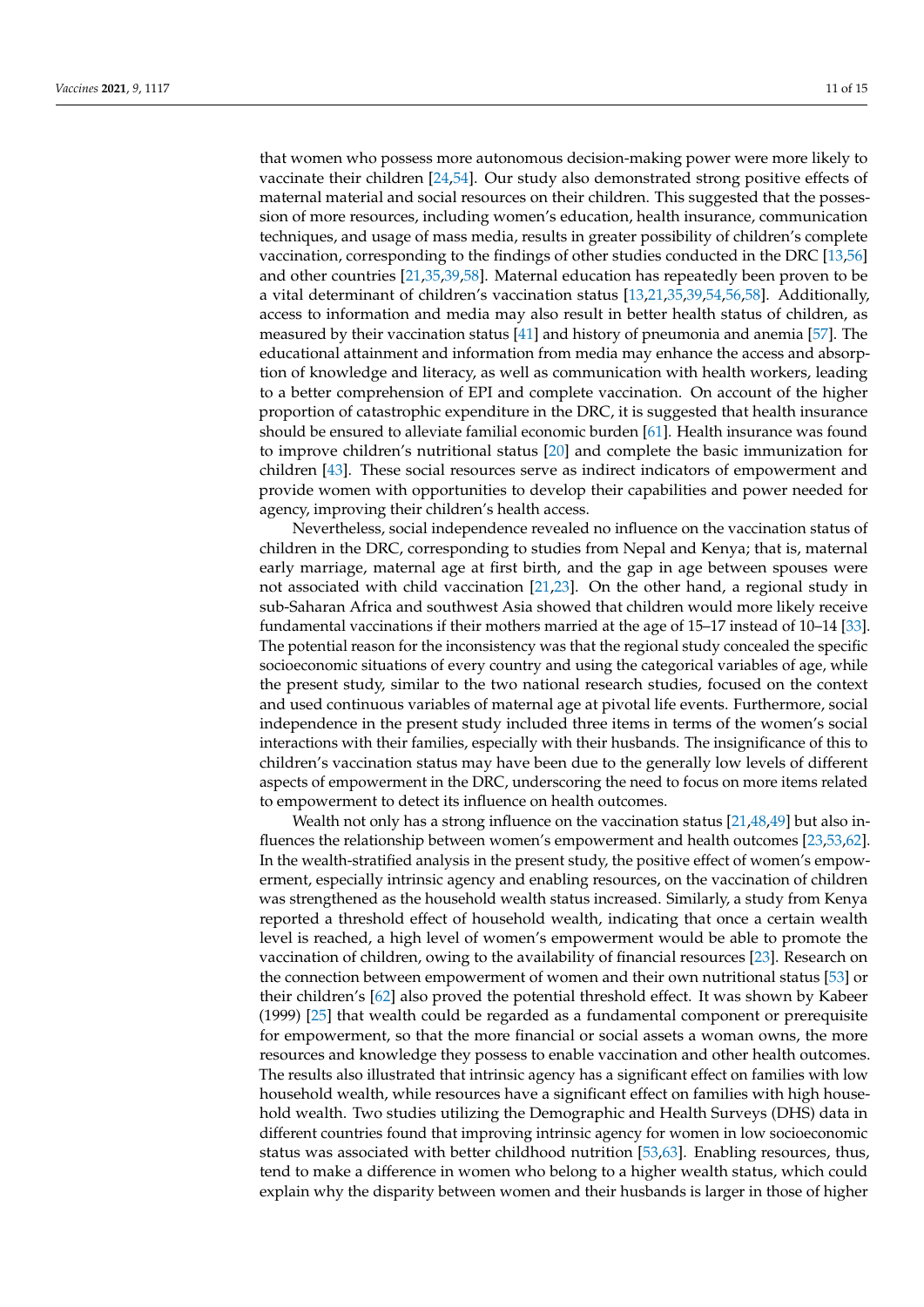socioeconomic status compared to those of lower socioeconomic status. This suggests a need to empower women in households with low household wealth to lead to extensive coverage of complete vaccination of children.

Generally, the enhancement of women's empowerment is indispensable to improve the vaccination level of their child or children. National immunization campaigns should focus on women under unequal power relations, especially those in poor families. It is crucial to "ensure equal access to and equal treatment of women in health care", to guarantee that women can make healthcare choices on behalf of themselves and their children, as proposed by the Beijing Declaration and Platform for Action [\[64\]](#page-14-23). Additionally, as the Sustainable Development Goals (SDGs) are integrated and affect each other, collaborative actions can be taken to achieve SDG#3 on children's good health through immunization and well-being and SDG#5 on gender equality [\[65\]](#page-14-24).

The most important strength is that this study is the first to explore the association between women's empowerment and complete children's vaccination using MICS data. The MICS is a standardized measurement tool that enables national comparisons. It also provides a sufficiently large and nationally representative sample of women and children in the DRC with population weight in our study. Additionally, it is the first study to investigate the association in the DRC in order to fill the gap in the published literature on this topic in Central Africa. Moreover, instead of piling up the relevant variables, we gave insights into the theme from a comprehensive and systematic viewpoint with a framework and adopted the PCA method to analyze the components of women's empowerment.

This study, however, had several limitations. Firstly, as this study utilized crosssectional survey data from MICS, the causal inference that empowered women may ensure complete vaccination of their children could not be drawn; hence, further analysis using cohort data is needed. Secondly, as the survey did not aim to specifically measure women's empowerment, individual economic empowerment was not well-represented in MICS-6 by direct indicators, which were replaced by variables such as household wealth status and women's possession of a mobile phone. Finally, the study also failed to examine children who had delayed vaccinations, which is known to increase the likelihood of infection [\[66\]](#page-14-25) and caused random misclassification in the present study. As a household-based analysis, potential bias may have arisen from migrant populations and missing data; however, we think these influences were minimal. Future research should focus on incorporating more aspects of women's empowerment to better measure the notion and examine this association in a longitudinal study or a multinational study, and finally to facilitate the implementation of corresponding interventions and policies.

#### **5. Conclusions**

Using the PCA method, women's empowerment was extracted into three dimensions, namely intrinsic agency, enabling resources, and social independence. Higher levels of women's empowerment, especially in terms of intrinsic agency and enabling resources, were associated with better possibility of complete vaccination in children in the DRC, although social independence showed no significant association with the vaccination statuses of children. Household wealth status influenced the associations between empowerment of women and complete vaccination of children, while intrinsic agency had an effect on the women from relatively poor households. Among the richer households, enabling resources affected the vaccination status. As such, the indispensable role of women's empowerment must be considered in expanding the coverage of complete vaccination in children and promoting equal access to vaccines.

**Supplementary Materials:** The following are available online at [https://www.mdpi.com/article/10](https://www.mdpi.com/article/10.3390/vaccines9101117/s1) [.3390/vaccines9101117/s1,](https://www.mdpi.com/article/10.3390/vaccines9101117/s1) Table S1. Items of women's empowerment used in the PCA in the DRC, Table S2. PCA rotated factor loadings for four factors, Table S3. Principal components of women's empowerment, Table S4. Demographic variables of women and their children in DRC by vaccination status of children aged 12–23 months ( $N = 3524$ )<sup>1</sup>, Table S5. Weighted vaccination coverage of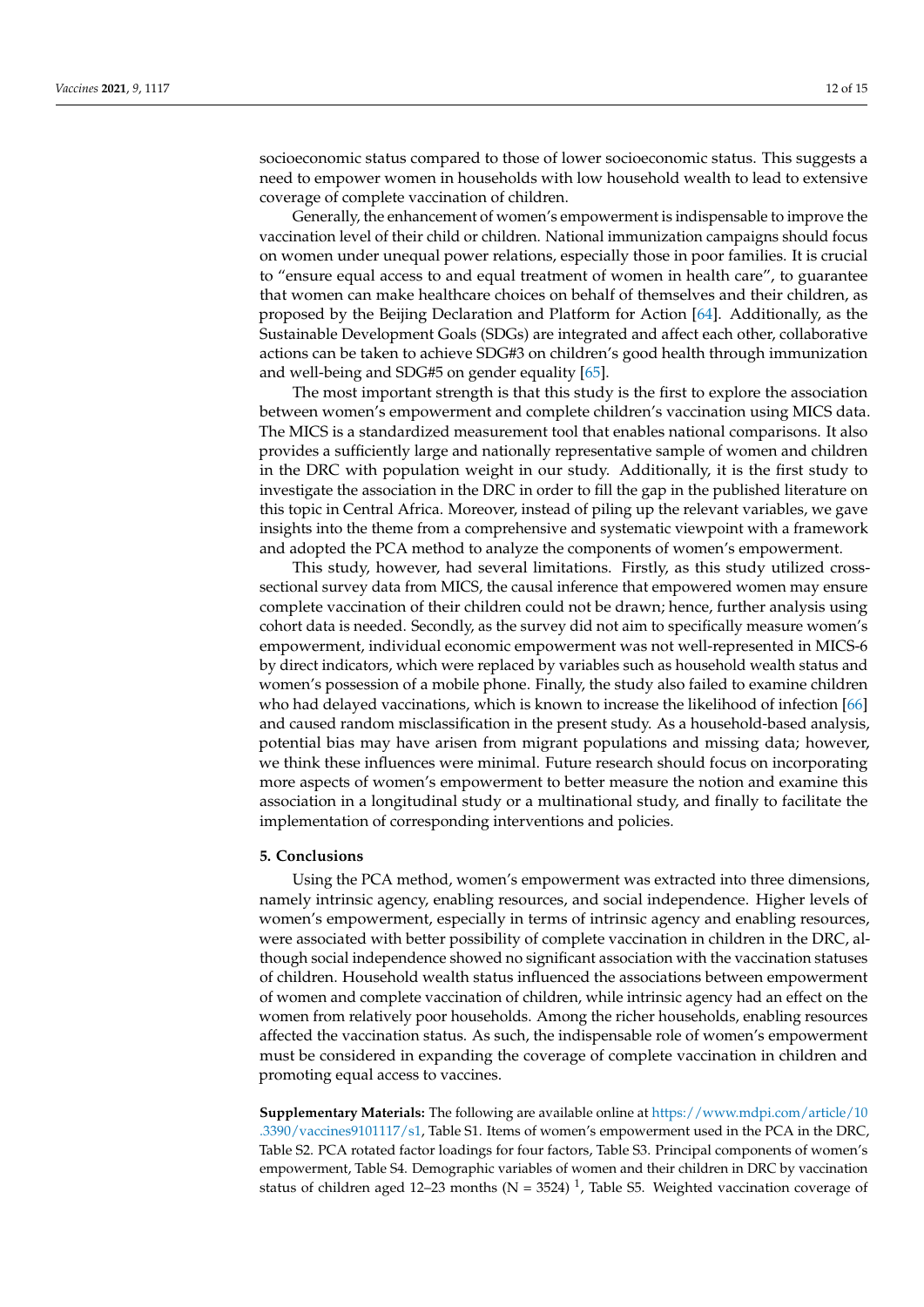children aged 12–23 months in the DRC in the study sample (N = 3524)<sup>1</sup>, Figure S1. Scree plot of the PCA analysis.

**Author Contributions:** Conceptualization, K.T. and X.L.; methodology, X.L.; software, X.L.; formal analysis, X.L.; investigation, X.L. and C.F.; data curation, R.T.; writing—original draft preparation, X.L., C.F., and Q.W.; writing—review and editing, X.L., C.F., Q.W., Q.H., J.H., R.T., and K.T.; funding acquisition, K.T. All authors have read and agreed to the published version of the manuscript.

**Funding:** This research was funded by National Natural Science Foundation of China (No. 72074130) and Spring Breeze Foundation of Tsinghua University (No. 20203080035).

**Institutional Review Board Statement:** Ethical review and approval were not necessary for this study as the de-identified data utilized are publicly available on the UNICEF website.

**Informed Consent Statement:** Verbal consent was obtained for each respondent participating. All respondents were informed of the voluntary nature of participation and the confidentiality and anonymity of information. Additionally, respondents were informed of their right to refuse answering all or particular questions, as well as to stop the interview at any time.

**Data Availability Statement:** Publicly available datasets were analyzed in this study and the data can be found here: <http://mics.unicef.org/> (accessed on 11 November 2020).

**Acknowledgments:** We are thankful to Yan Yan for her constructive comments on this article.

**Conflicts of Interest:** The authors declare no conflict of interest.

# **References**

- <span id="page-12-0"></span>1. WHO. Immunization Coverage. Available online: [https://www.who.int/news-room/fact-sheets/detail/immunization](https://www.who.int/news-room/fact-sheets/detail/immunization-coverage)[coverage](https://www.who.int/news-room/fact-sheets/detail/immunization-coverage) (accessed on 10 April 2021).
- <span id="page-12-1"></span>2. WHO. Global Vaccine Action Plan: Monitoring, Evaluation and Accountability. Secretariat Annual Report 2020. Available online: [https://www.who.int/publications/i/item/global-vaccine-action-plan-monitoring-evaluation-accountability-secretariat](https://www.who.int/publications/i/item/global-vaccine-action-plan-monitoring-evaluation-accountability-secretariat-annual-report-2020)[annual-report-2020](https://www.who.int/publications/i/item/global-vaccine-action-plan-monitoring-evaluation-accountability-secretariat-annual-report-2020) (accessed on 10 April 2021).
- <span id="page-12-2"></span>3. Alfonso, V.H.; Bratcher, A.; Ashbaugh, H.; Doshi, R.; Gadoth, A.; Hoff, N.; Mukadi, P.; Ghanem, A.; Cheng, A.; Gerber, S.; et al. Changes in childhood vaccination coverage over time in the Democratic Republic of the Congo. *PLoS ONE* **2019**, *14*, e0217426. [\[CrossRef\]](http://doi.org/10.1371/journal.pone.0217426)
- <span id="page-12-3"></span>4. Le Gargasson, J.B.; Breugelmans, J.G.; Mibulumukini, B.; Da Silva, A.; Colombini, A. Sustainability of National Immunization Programme (NIP) performance and financing following Global Alliance for Vaccines and Immunization (GAVI) support to the Democratic Republic of the Congo (DRC). *Vaccine* **2013**, *31*, 1886–1891. [\[CrossRef\]](http://doi.org/10.1016/j.vaccine.2013.02.024) [\[PubMed\]](http://www.ncbi.nlm.nih.gov/pubmed/23462529)
- <span id="page-12-4"></span>5. Doshi, R.H.; Shidi, C.; Mulumba, A.; Eckhoff, P.; Nguyen, C.; Hoff, N.A.; Gerber, S.; Okitolonda, E.; Ilunga, B.K.; Rimoin, A.W. The effect of immunization on measles incidence in the Democratic Republic of Congo: Results from a model of surveillance data. *Vaccine* **2015**, *33*, 6786–6792. [\[CrossRef\]](http://doi.org/10.1016/j.vaccine.2015.10.020) [\[PubMed\]](http://www.ncbi.nlm.nih.gov/pubmed/26476363)
- <span id="page-12-5"></span>6. Minetti, A.; Bopp, C.; Fermon, F.; François, G.; Grais, R.F.; Grout, L.; Hurtado, N.; Luquero, F.J.; Porten, K.; Sury, L.; et al. Measles outbreak response immunization is context-specific: Insight from the recent experience of Médecins Sans Frontières. *PLoS Med.* **2013**, *10*, e1001544. [\[CrossRef\]](http://doi.org/10.1371/journal.pmed.1001544) [\[PubMed\]](http://www.ncbi.nlm.nih.gov/pubmed/24223523)
- <span id="page-12-6"></span>7. Otshudiema, J.O.; Ndakala, N.G.; Mawanda, E.-t.K.; Tshapenda, G.P.; Kimfuta, J.M.; Nsibu, L.-R.N.; Gueye, A.S.; Dee, J.; Philen, R.M.; Giese, C.; et al. Yellow Fever Outbreak—Kongo Central Province, Democratic Republic of the Congo, August 2016. *MMWR. Morb. Mortal. Wkly. Rep.* **2017**, *66*, 335–338. [\[CrossRef\]](http://doi.org/10.15585/mmwr.mm6612a5) [\[PubMed\]](http://www.ncbi.nlm.nih.gov/pubmed/28358796)
- <span id="page-12-7"></span>8. Collins, N.D.; Barrett, A.D. Live Attenuated Yellow Fever 17D Vaccine: A Legacy Vaccine Still Controlling Outbreaks In Modern Day. *Curr. Infect. Dis. Rep.* **2017**, *19*, 14. [\[CrossRef\]](http://doi.org/10.1007/s11908-017-0566-9)
- <span id="page-12-8"></span>9. Bazira, L.; Coulibaly, T.; Mayenga, M.; Ncharre, C.; Yogolelo, R.; Mbule, A.; Moudzeo, H.; Lwamba, P.; Mulumba, A.W.; Cabore, J. Circulating vaccine-derived poliovirus type 2 outbreak in Democratic Republic of Congo 2011–2012. *Bull. Soc. Pathol. Exot.* **2015**, *108*, 235–241. [\[CrossRef\]](http://doi.org/10.1007/s13149-015-0447-4)
- 10. Gumede, N.; Lentsoane, O.; Burns, C.C.; Pallansch, M.; de Gourville, E.; Yogolelo, R.; Muyembe-Tamfum, J.J.; Puren, A.; Schoub, B.D.; Venter, M. Emergence of vaccine-derived polioviruses, Democratic Republic of Congo, 2004–2011. *Emerg. Infect. Dis.* **2013**, *19*, 1583–1589. [\[CrossRef\]](http://doi.org/10.3201/eid1910.130028)
- 11. Jorba, J.; Diop, O.M.; Iber, J.; Henderson, E.; Sutter, R.W.; Wassilak, S.G.F.; Burns, C.C. Update on Vaccine-Derived Polioviruses— Worldwide, January 2016–June 2017. *MMWR Morb. Mortal. Wkly. Rep.* **2017**, *66*, 1185–1191. [\[CrossRef\]](http://doi.org/10.15585/mmwr.mm6643a6)
- <span id="page-12-9"></span>12. Mbaeyi, C.; Alleman, M.M.; Ehrhardt, D.; Wiesen, E.; Burns, C.C.; Liu, H.; Ewetola, R.; Seakamela, L.; Mdodo, R.; Ndoutabe, M.; et al. Update on Vaccine-Derived Poliovirus Outbreaks—Democratic Republic of the Congo and Horn of Africa, 2017–2018. *MMWR Morb. Mortal. Wkly. Rep.* **2019**, *68*, 225–230. [\[CrossRef\]](http://doi.org/10.15585/mmwr.mm6809a2)
- <span id="page-12-10"></span>13. Acharya, P.; Kismul, H.; Mapatano, M.A.; Hatloy, A. Individual- and community-level determinants of child immunization in the Democratic Republic of Congo: A multilevel analysis. *PLoS ONE* **2018**, *13*, e0202742. [\[CrossRef\]](http://doi.org/10.1371/journal.pone.0202742)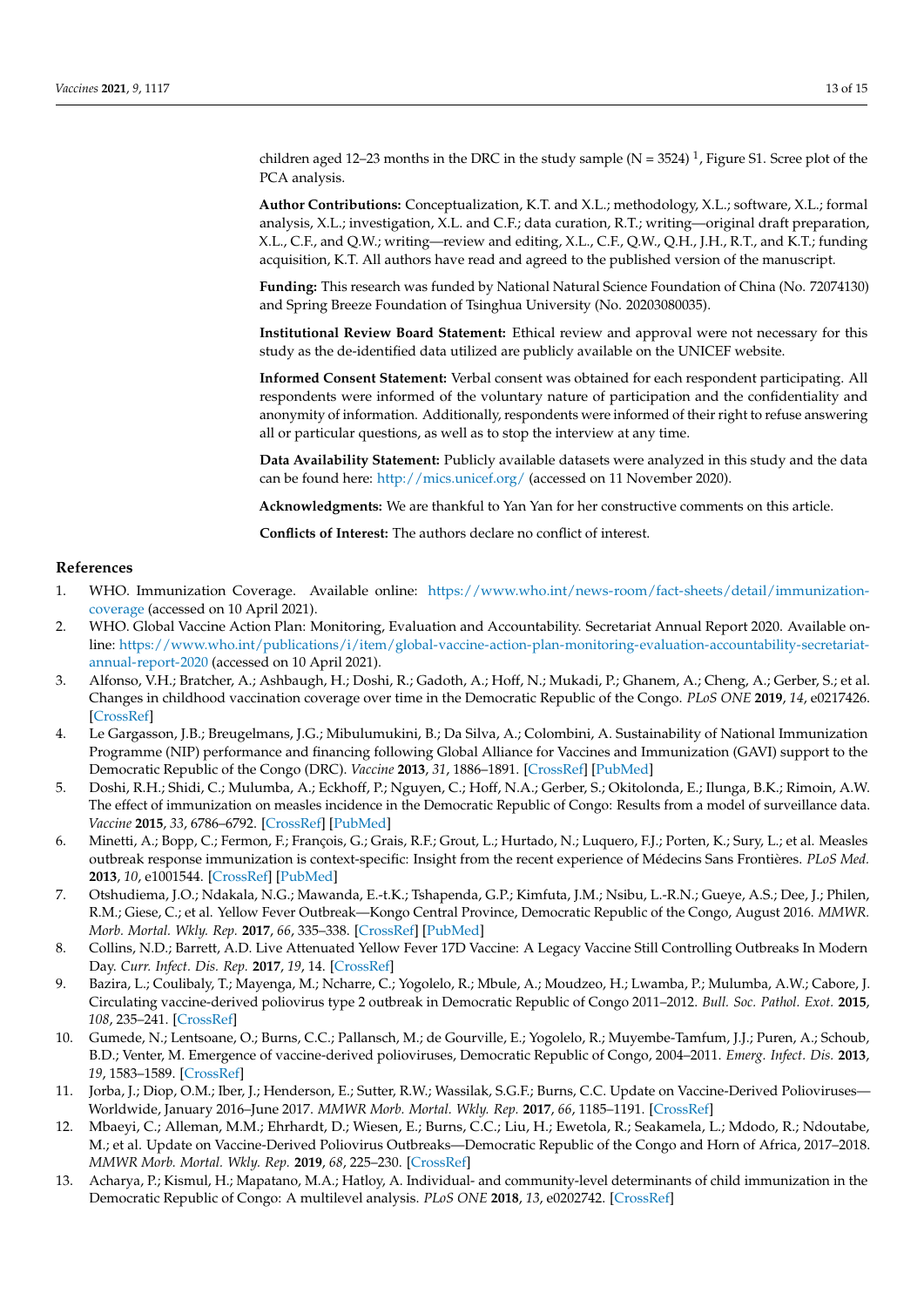- <span id="page-13-0"></span>14. Doshi, R.H.; Mukadi, P.; Shidi, C.; Mulumba, A.; Hoff, N.A.; Gerber, S.; Okitolonda-Wemakoy, E.; Ilunga, B.K.; Muyembe, J.J.; Rimoin, A.W. Field evaluation of measles vaccine effectiveness among children in the Democratic Republic of Congo. *Vaccine* **2015**, *33*, 3407–3414. [\[CrossRef\]](http://doi.org/10.1016/j.vaccine.2015.04.067)
- <span id="page-13-1"></span>15. Varkey, P.; Kureshi, S.; Lesnick, T. Empowerment of women and its association with the health of the community. *J. Women's Health* **2010**, *19*, 71–76. [\[CrossRef\]](http://doi.org/10.1089/jwh.2009.1444)
- <span id="page-13-2"></span>16. Pratley, P. Associations between quantitative measures of women's empowerment and access to care and health status for mothers and their children: A systematic review of evidence from the developing world. *Soc. Sci. Med.* **2016**, *169*, 119–131. [\[CrossRef\]](http://doi.org/10.1016/j.socscimed.2016.08.001)
- <span id="page-13-3"></span>17. Kawaguchi, L.; Fouad, N.A.M.; Chiang, C.; Elshair, I.H.H.; Abdou, N.M.; El Banna, S.R.; Aoyama, A. Dimensions of Women's Empowerment and Their Influence on the Utilization of Maternal Health Services in an Egyptian Village: A Multivariate Analysis. *Nagoya J. Med. Sci.* **2014**, *76*, 161–171.
- 18. Sado, L.; Spaho, A.; Hotchkiss, D.R. The influence of women's empowerment on maternal health care utilization: Evidence from Albania. *Soc. Sci. Med.* **2014**, *114*, 169–177. [\[CrossRef\]](http://doi.org/10.1016/j.socscimed.2014.05.047)
- <span id="page-13-5"></span>19. Janssens, W. Externalities in program evaluation: The impact of a women's empowerment program on immunization. *J. Eur. Econ. Assoc.* **2011**, *9*, 1082–1113. [\[CrossRef\]](http://doi.org/10.1111/j.1542-4774.2011.01041.x)
- <span id="page-13-4"></span>20. Essilfie, G.; Sebu, J.; Annim, S.K. Women's empowerment and child health outcomes in Ghana. *Afr. Dev. Rev. Rev. Afr. Dev.* **2020**, *32*, 200–215. [\[CrossRef\]](http://doi.org/10.1111/1467-8268.12428)
- <span id="page-13-6"></span>21. Pandey, S.; Lee, H.N. Determinants of child immunization in Nepal: The role of women's empowerment. *Health Educ. J.* **2012**, *71*, 642–653. [\[CrossRef\]](http://doi.org/10.1177/0017896911419343)
- <span id="page-13-7"></span>22. Bago, B.J.; Terefe, W.; Mirutse, G. Individual and community level factors associated with defaulting of immunization among 12–59 months children in Ethiopia: Multilevel modeling analysis using 2011Ethiopia demographic and health survey. *Curr. Paediatr. Res.* **2018**, *22*, 95–110.
- <span id="page-13-16"></span>23. Porth, J.M.; Wagner, A.L.; Moyer, C.A.; Mutua, M.K.; Boulton, M.L. Women's Empowerment and Child Vaccination in Kenya: The Modifying Role of Wealth. *Am. J. Prev. Med.* **2021**, *60*, S87–S97. [\[CrossRef\]](http://doi.org/10.1016/j.amepre.2020.08.015)
- <span id="page-13-8"></span>24. Thorpe, S.; VanderEnde, K.; Peters, C.; Bardin, L.; Yount, K.M. The Influence of Women's Empowerment on Child Immunization Coverage in Low, Lower-Middle, and Upper-Middle Income Countries: A Systematic Review of the Literature. *Matern. Child Health J.* **2016**, *20*, 172–186. [\[CrossRef\]](http://doi.org/10.1007/s10995-015-1817-8)
- <span id="page-13-10"></span>25. Kabeer, N. Resources, Agency, Achievements: Reflections on the Measurement of Women's Empowerment. *Dev. Chang.* **1999**, *30*, 435–464. [\[CrossRef\]](http://doi.org/10.1111/1467-7660.00125)
- <span id="page-13-9"></span>26. Miedema, S.S.; Haardörfer, R.; Girard, A.W.; Yount, K.M. Women's empowerment in East Africa: Development of a cross-country comparable measure. *World Dev.* **2018**, *110*, 453–464. [\[CrossRef\]](http://doi.org/10.1016/j.worlddev.2018.05.031)
- <span id="page-13-11"></span>27. Ewerling, F.; Lynch, J.W.; Victora, C.G.; van Eerdewijk, A.; Tyszler, M.; Barros, A.J.D. The SWPER index for women's empowerment in Africa: Development and validation of an index based on survey data. *Lancet Glob. Health* **2017**, *5*, e916–e923. [\[CrossRef\]](http://doi.org/10.1016/S2214-109X(17)30292-9)
- 28. Topuzoglu, A.; Ay, P.; Hidiroglu, S.; Gurbuz, Y. The barriers against childhood immunizations: A qualitative research among socio-economically disadvantaged mothers. *Eur. J. Public Health* **2007**, *17*, 348–352. [\[CrossRef\]](http://doi.org/10.1093/eurpub/ckl250)
- <span id="page-13-20"></span>29. Berhe, M.; Medhaniye, A.A.; Kahsay, G.; Birhane, E.; Abay, M. Essential neonatal care utilization and associated factors among mothers in public health facilities of Aksum Town, North Ethiopia, 2016. *PLoS ONE* **2017**, *12*, e0175902. [\[CrossRef\]](http://doi.org/10.1371/journal.pone.0175902)
- <span id="page-13-19"></span>30. Burroway, R.; Hargrove, A. Education is the antidote: Individual- and community-level effects of maternal education on child immunizations in Nigeria. *Soc. Sci. Med.* **2018**, *213*, 63–71. [\[CrossRef\]](http://doi.org/10.1016/j.socscimed.2018.07.036)
- <span id="page-13-12"></span>31. Debie, A.; Lakew, A.M.; Tamirat, K.S.; Amare, G.; Tesema, G.A. Complete vaccination service utilization inequalities among children aged 12–23 months in Ethiopia: A multivariate decomposition analyses. *Int. J. Equity Health* **2020**, *19*, 65. [\[CrossRef\]](http://doi.org/10.1186/s12939-020-01166-8)
- <span id="page-13-13"></span>32. Rettig, E.M.; Fick, S.E.; Hijmans, R.J. The Female Empowerment Index (FEMI): Spatial and temporal variation in women's empowerment in Nigeria. *Heliyon* **2020**, *6*, e03829. [\[CrossRef\]](http://doi.org/10.1016/j.heliyon.2020.e03829)
- <span id="page-13-17"></span>33. Delprato, M.; Akyeampong, K. The Effect of Early Marriage Timing on Women's and Children's Health in Sub-Saharan Africa and Southwest Asia. *Ann. Glob. Health* **2017**, *83*, 557–567. [\[CrossRef\]](http://doi.org/10.1016/j.aogh.2017.10.005)
- 34. Kamau, N.; Esamai, F.O. Determinants of immunization coverage among children in Mathare Valley, Nairobi. *East. Afr. Med. J.* **2001**, *78*, 590–594. [\[CrossRef\]](http://doi.org/10.4314/eamj.v78i11.8949)
- <span id="page-13-14"></span>35. Fatiregun, A.A.; Okoro, A.O. Maternal determinants of complete child immunization among children aged 12–23 months in a southern district of Nigeria. *Vaccine* **2012**, *30*, 730–736. [\[CrossRef\]](http://doi.org/10.1016/j.vaccine.2011.11.082) [\[PubMed\]](http://www.ncbi.nlm.nih.gov/pubmed/22137878)
- <span id="page-13-15"></span>36. Malhotra, A.; Schuler, S.R.; Boender, C. Measuring Women's Empowerment as a Variable in International Development. Available online: <https://landportal.org/node/13581> (accessed on 6 August 2021).
- 37. Williams, J. *Measuring Gender and Women's Empowerment Using Confirmatory Factor Analysis*; Population Program, Institute of Behavioural Science, University of Colorado: Boulder, CO, USA, 2005.
- <span id="page-13-21"></span>38. Wado, Y.D.; Afework, M.F.; Hindin, M.J. Childhood vaccination in rural southwestern Ethiopia: The nexus with demographic factors and women's autonomy. *Pan Afr. Med. J.* **2014**, *17* (Suppl. 1). [\[CrossRef\]](http://doi.org/10.11604/pamj.supp.2014.17.1.3135)
- <span id="page-13-18"></span>39. Khan, M.T.; Zaheer, S.; Shafique, K. Maternal education, empowerment, economic status and child polio vaccination uptake in Pakistan: A population based cross sectional study. *BMJ Open* **2017**, *7*, e013853. [\[CrossRef\]](http://doi.org/10.1136/bmjopen-2016-013853) [\[PubMed\]](http://www.ncbi.nlm.nih.gov/pubmed/28283489)
- 40. Vikram, K.; Vanneman, R.; Desai, S. Linkages between maternal education and childhood immunization in India. *Soc. Sci. Med.* **2012**, *75*, 331–339. [\[CrossRef\]](http://doi.org/10.1016/j.socscimed.2012.02.043)